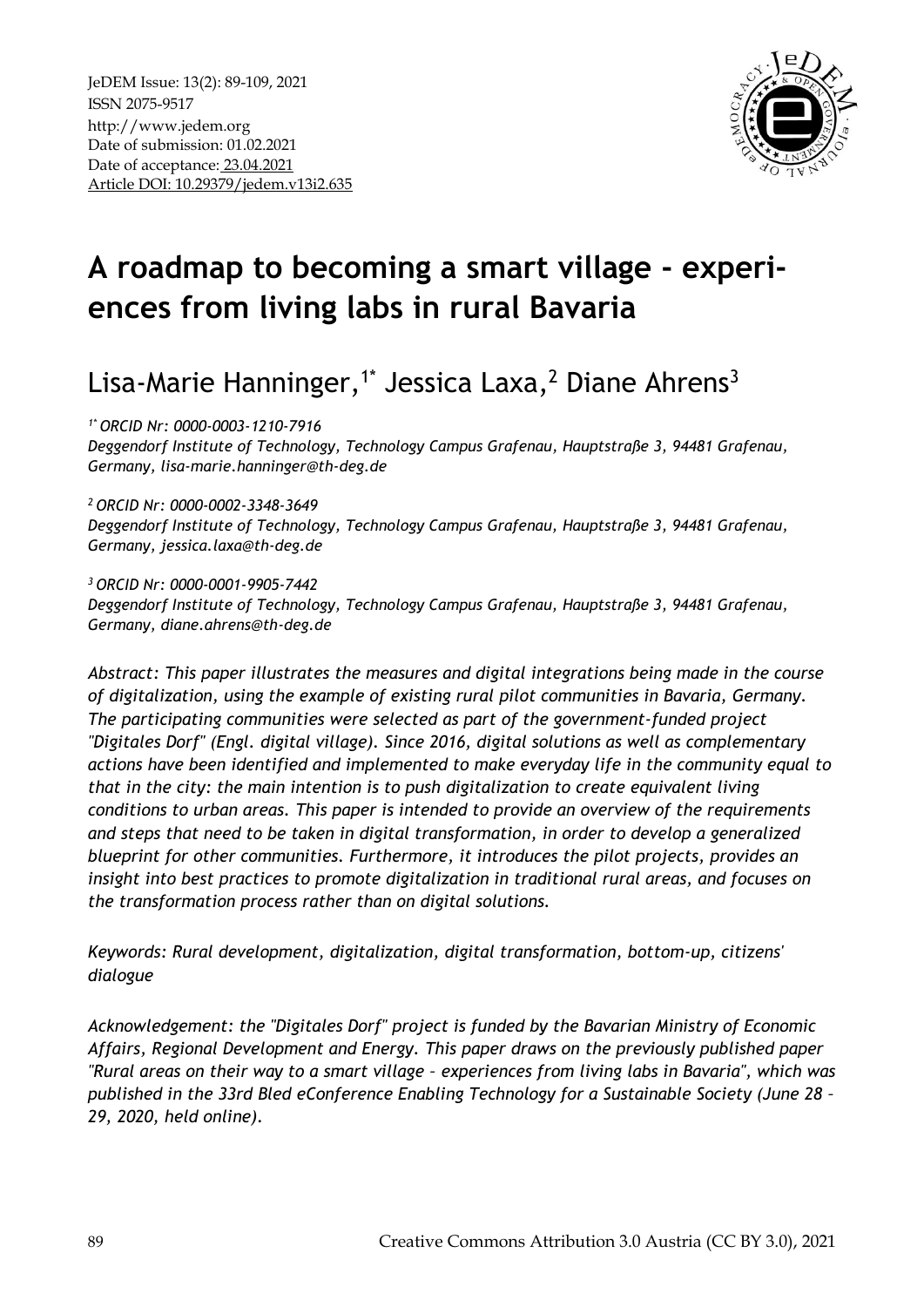## **1. Introduction: the need of pushing smart rural areas**

This article discusses the problem of the adoption of digital technologies in rural areas in Bavaria, Germany. It is important to define the geographical scope: the level of digitalization is not equal within a country or its society, but varies in different regions, as it depends on various factors, such as geographical location and level of technical education. According to an annual study on digital society in Germany conducted by the Initiative D21, around 15% of the population still does not use the internet.<sup>1</sup> Further, regional diversities have been noted: metropolitans (cities with 500,000 inhabitants and more) use digital applications more frequently and competently than the rural population (up to 20,000 citizens in a community) and are more open to technological change.<sup>2</sup>

This attitude is not necessarily inherent, but can be attributed to different structural conditions: undoubtedly, rural areas face many challenges due to poor public and private infrastructure and consecutive funding problems, as examples show in section [2.1.2.](#page-3-0) Despite well-intended governmental support for e.g. broadband expansion<sup>3</sup>, rural areas are still at a disadvantage, which is reflected in lower transmission speeds and poorer mobile phone coverage, particularly in border regions4. This makes it more difficult to implement digital innovations with higher transmission requirements, but must not lead to rural areas being disadvantaged and consequently left behind. Nevertheless, it is fact that there is a kind of prioritization for areas for implementing digitalization and technological adoption due to lacking capacities and budget. One could state that urban areas should be preferred because of their higher economic and demographic relevance. But the consequences of leaving behind rural areas are undesirable: the rapid digital transformation will open up an even wider gap as described in the study mentioned above.

The requirement for equality for rural areas is very normative and leads to further discussions. The possibility of having an equal, i.e. simultaneous and uniform adoption of any technology across a given territory should be examined. In addition, a transformation must also be supported by the respective society, the question arises if it is expected that some areas are left behind. A deeper insight to the citizen's role is given below.

Despite trends such as urbanization and rural exodus, the following conditions illustrate the significance of rural areas for Germany with its 83.2 million inhabitants<sup>5</sup>: rural areas represent more than 90% of Germany's territory, but are the habitat for less than 60% of its citizens.<sup>6</sup> In other words, more than 40% of the German population live in less than 10% of the country's territory, which illustrates the increasing overload in big cities like Munich. To compensate for that, rural areas need empowerment, which is equivalent to increasing their attractiveness, to stop rural exodus. Digitalization can play a significant role, if it is not used only in urban areas but if it also serves rural areas to meet the challenges there. Aside from "Smart Cities", society needs "Smart Villages", too.

<sup>1</sup> cf. Initiative D21 e.V. (2019), pp. 8, 22 f., 42 f.

<sup>2</sup> cf. Initiative D21 e.V. (2019), pp. 8, 22 f., 42 f.

<sup>3</sup> cf. Bundesministerium für Verkehr und digitale Infrastruktur (2019).

<sup>4</sup> cf. [Bundesamt](https://breitbandmessung.de/kartenansicht-funkloch) für Kartographie und Geodäsie (2016).

<sup>5</sup> cf. Statistisches Bundesamt (2021).

<sup>6</sup> cf. Bundesministerium für Ernährung und Landwirtschaft (2019), p. 5.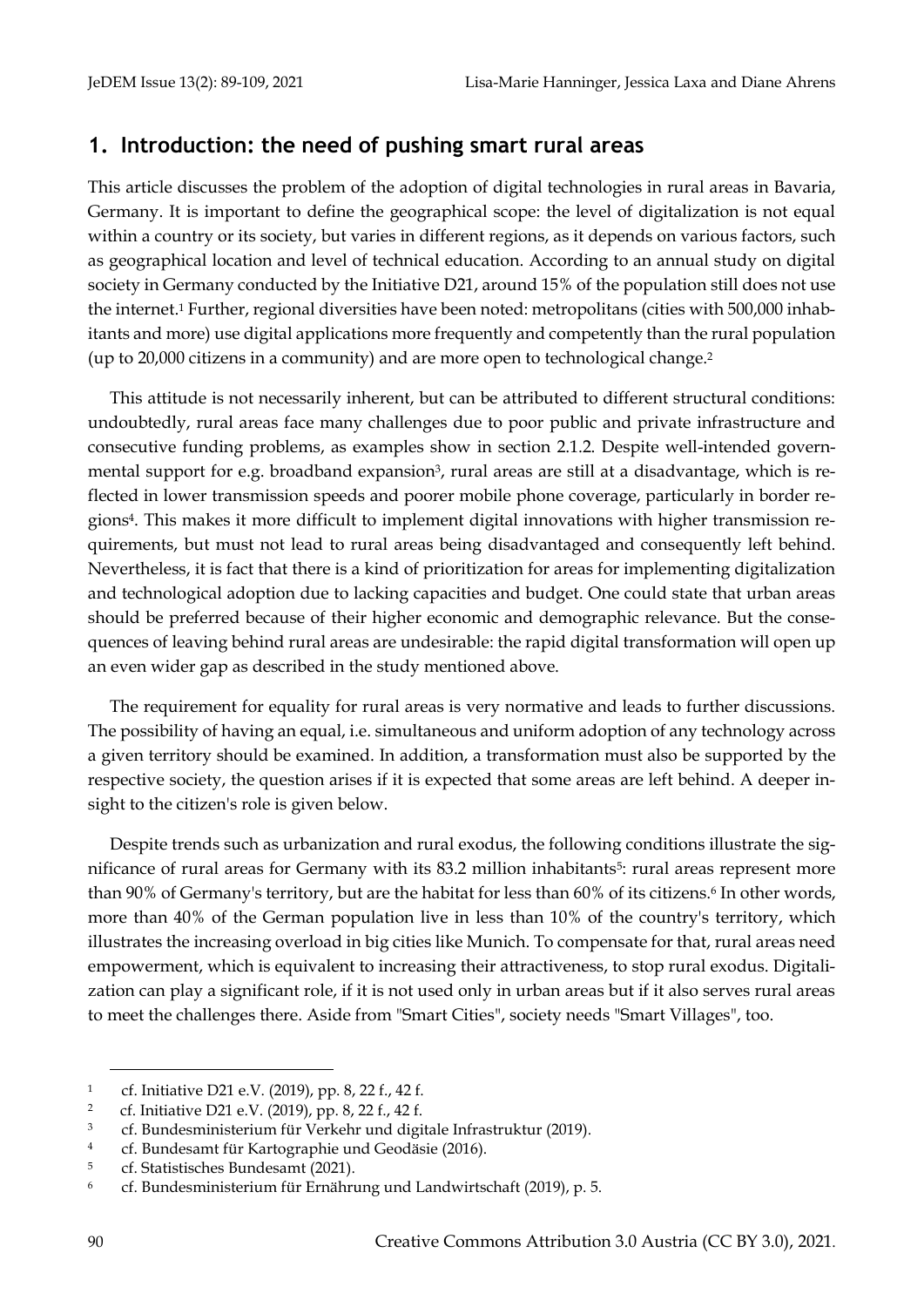This paper aims at sharing information gained from the living labs in the project "Digitales Dorf Bayern"<sup>7</sup> (digital village Bavaria; the latter is a federal state in Germany) in order to support similar digitalization projects in rural areas with lessons learned. For this purpose, an overview of digitalization and rural areas including their challenges forms the theoretical basis of this paper. This is followed by a short description of the pilot project "Digitales Dorf" and a view onto a successful and sustainable digitalization transformation process in rural areas. In addition, it is shown how demand-oriented digitalization in rural areas can work in practice, and which benefits these "living labs" bring.

# **Digitalization in rural areas**

## **2.1. Rural Areas in digital context**

## **2.1.1. The term "rural area"**

There is a lack of recent research papers regarding universal or exact definitions for rural or peripheral areas. Existing research shows numerous indicator-based approaches, some of which differ significantly.<sup>8</sup> Even if a common, approved definition of rural areas in politics, science and society is still missing,<sup>9</sup> various quantitative and qualitative criteria or characteristics apply:<sup>10</sup>

- village and small town settlement structure
- low building and population density
- agriculture and forestry as the economic sector shaping the townscape
- poor accessibility and inadequate infrastructure and supply facilities
- low job density with resulting negative commuter balance
- closer and more manageable interpersonal relationships
- a landscape characterized by natural and semi-natural elements.

Thresholds for the metric indicators that would clearly describe rural areas are missing. At least the above criteria allow a categorization and thus a comparison. Initiative D21, on the other hand, uses the number of inhabitants below 20,000 in a community as the criterion for "land".<sup>11</sup> This applies to 96% of communities in Bavaria (se[e Figure 1\)](#page-3-1). Also, in practice, it proves difficult to create a single definition of "rural area". Instead, there are many different types of rural areas with special potentials and challenges.<sup>12</sup>

<sup>7</sup> cf. Funded by Bavarian Ministry of Economic Affairs, Regional Development and Energy.

<sup>8</sup> cf. Maier, J. (2008), p. 15.

<sup>9</sup> cf. Maier, J. (2008), p. 15.

<sup>10</sup> cf. Magel, H. (2007), p. 6.

<sup>11</sup> cf. Initiative D21 e.V. (2019), p. 33.

<sup>12</sup> cf. Wiechmann, T., & Terfrüchte, T. (2017), p. 10.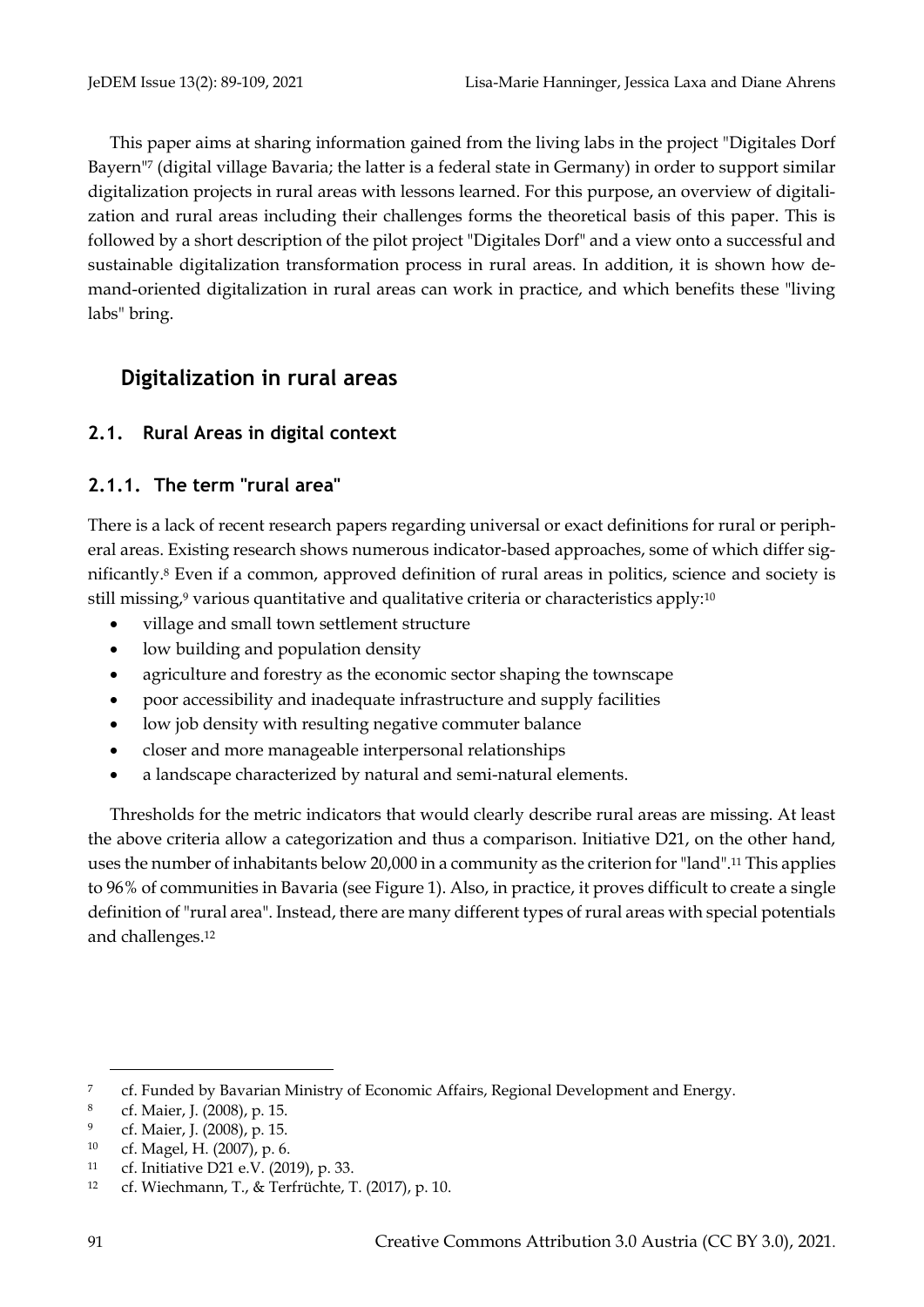<span id="page-3-1"></span>*Figure 1: Distribution of communities according to size classes (communities with ... inhabitants), graph based on data of Deutscher Städtetag (2019)*



## <span id="page-3-0"></span>**2.1.2. The (digital) challenges faced by rural areas in Bavaria**

The terms *digitization* and *digitalization* are often mixed up in their meaning, especially among nonnative English speakers. It should be noted that there is only one German phrase for both English terms, which are well described in Gartner's glossary13. *Digitization* is understood as the transformation of an analog process or artefact into the digital form of zeros and ones. Looking up the term *digitalization*, Gartner (2020b) suggests the following explanation, which states that *digitization* is a subtopic of *digitalization*:

*"Digitalization is the use of digital technologies to change a business model and provide new revenue and value-producing opportunities; it is the process of moving to a digital business."14*

The implementation of digital measures offers opportunities to cope with the key challenges of rural areas that we described above. Digitalization can support and enhance the citizens' accessibility to many daily life services.<sup>15</sup> According to a population forecast for Bavaria for 203816, an overall increase of 4% of the population (equal to an increase of 520,000 citizens) starting 2018 is expected, with a significantly larger increase for urban areas, where infrastructure and services are better developed.

Although the "Bayern Digital II"<sup>17</sup> initiative, which was started by the Bavarian government, will promote and accompany infrastructure expansion throughout Bavaria, in accordance with the related resolution, there is a lack of practical solutions in rural areas compared to most cities, which

<sup>13</sup> cf. Gartner (2020a) in Gray, J., & Rumpe, B. (2015), p. 1,319.

<sup>14</sup> [Gartner \(2020b\).](https://www.gartner.com/en/information-technology/glossary/digitalization)

<sup>15</sup> cf. Anttiroiko, A.-V., & Valkama, P., & Bailey, S. J. (2014), p. 325.

<sup>16</sup> cf. Bayerisches Landesamt für Statistik (2019), p. 21.

<sup>17</sup>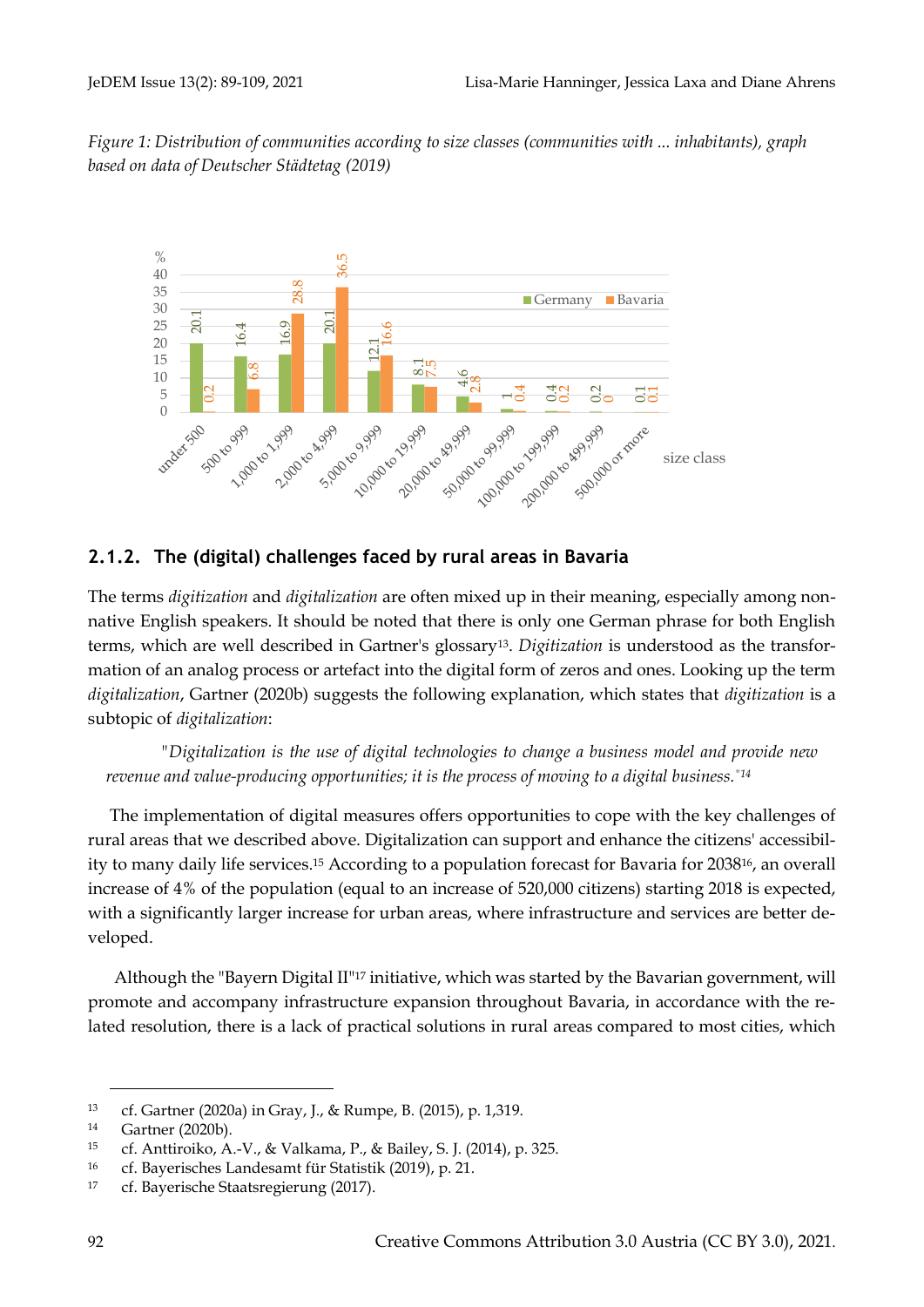would make the digital and infrastructural offerings location-friendly and rural areas even more worth living in. Despite the fact that rural areas have many benefits such as a high sense of belonging, a healthy environment and lower rent or land costs<sup>18</sup> it still suffers from disadvantages: the lack of medical specialists<sup>19</sup>, accessible mobility<sup>20</sup> and modern equipment in schools<sup>21</sup>, for example, does not measure up to the offerings in the cities.

As a result, rural area citizens face the problem of how to travel long distances in order to use highly distributed services, which are generally difficult to manage without a car or public transport. The latter is usually limited and offers only moderately frequent timetables. The increasing number of elderly people in rural areas<sup>22</sup>, in combination with its already aging society, are dependent on public transport services23. For instance, the district Freyung-Grafenau, where one of the digital villages is located, has the worst situation within Germany:<sup>24</sup> only 15% of the inhabitants there have sufficient access<sup>25</sup> to public transport. Alternatives such as car sharing or on-call buses, which could represent a demand-oriented extension to existing routes, have so far tended to be located in cities <sup>26</sup>. This is one reason for the economic structural weakness in rural regions and the high number of commuters27, who often seek better earning opportunities or a job offer fitting to their qualification in cities. For local companies in rural areas, this means that skilled labor potential is lost, which further aggravates the already tense situation. In the long term, this closes the circle of migration from the countryside into the cities and their agglomerations, which constitutes the rural exodus.

The current growing generation of "digital natives" also requires increased attention to digitalization in order to prepare them pedagogically and professionally for upcoming job market changes. For this reason, the field of education is also an important element in increasing the attractiveness of the rural area. Aging primary schools in small communities, as well as suffering from outdated teaching methods and equipment, have missed connections to modern school systems<sup>28</sup>. There is a need for action here in order to offer students in rural regions an equivalent educational foundation to that found in most cities. However, dealing with modern media and technologies is not optimal in the digitally unequipped classrooms<sup>29</sup> in rural areas.

In addition, rural public authorities have to transform their public services into digital ones, as defined by the Online Access Act: the German federal government made this law called "Onlinezugangsgesetz - OZG", which seeks to create unified standards to make public city hall services

<sup>18</sup> cf. Maier, J. (2008), p. 15.

<sup>19</sup> cf. Bertelsmann Stiftung (2015), p. 2; Bundesinstitut für Bau-, Stadt- und Raumforschung (2016).

<sup>20</sup> cf. Allianz pro Schiene e.V. (2019).

<sup>21</sup> cf. Deutscher Bundestag (2018), p. 30.

<sup>22</sup> cf. Henger, R., & Oberst, C. (2019).

<sup>23</sup> cf. Stentzel, U., & Piegsa, J., & Fredrich, D., & Hoffmann, W., & van den Berg, N. (2016).

<sup>24</sup> cf. Allianz pro Schiene e.V. (2019).

<sup>25</sup> Which is defined as follows: sufficient accessibility is given if a resident lives no more than 600 meters as the bee line from the nearest bus stop or no more than 1,200 meters from the nearest railway station, each with at least 20 travel opportunities per day; cf. Allianz pro Schiene e.V. (2019).

<sup>26</sup> cf. Böhler, S., & Wanner, M. (2015), p. 56f.

<sup>27</sup> cf. IHK Niederbayern (2017), pp. 20, 26.

<sup>28</sup> cf. Sailer, M., & Murböck, J., & Fischer, F. (2017), p. 12.

<sup>29</sup> cf. Wetterich, F., & Burghart, M., & Rave, N. (2014), p. 9.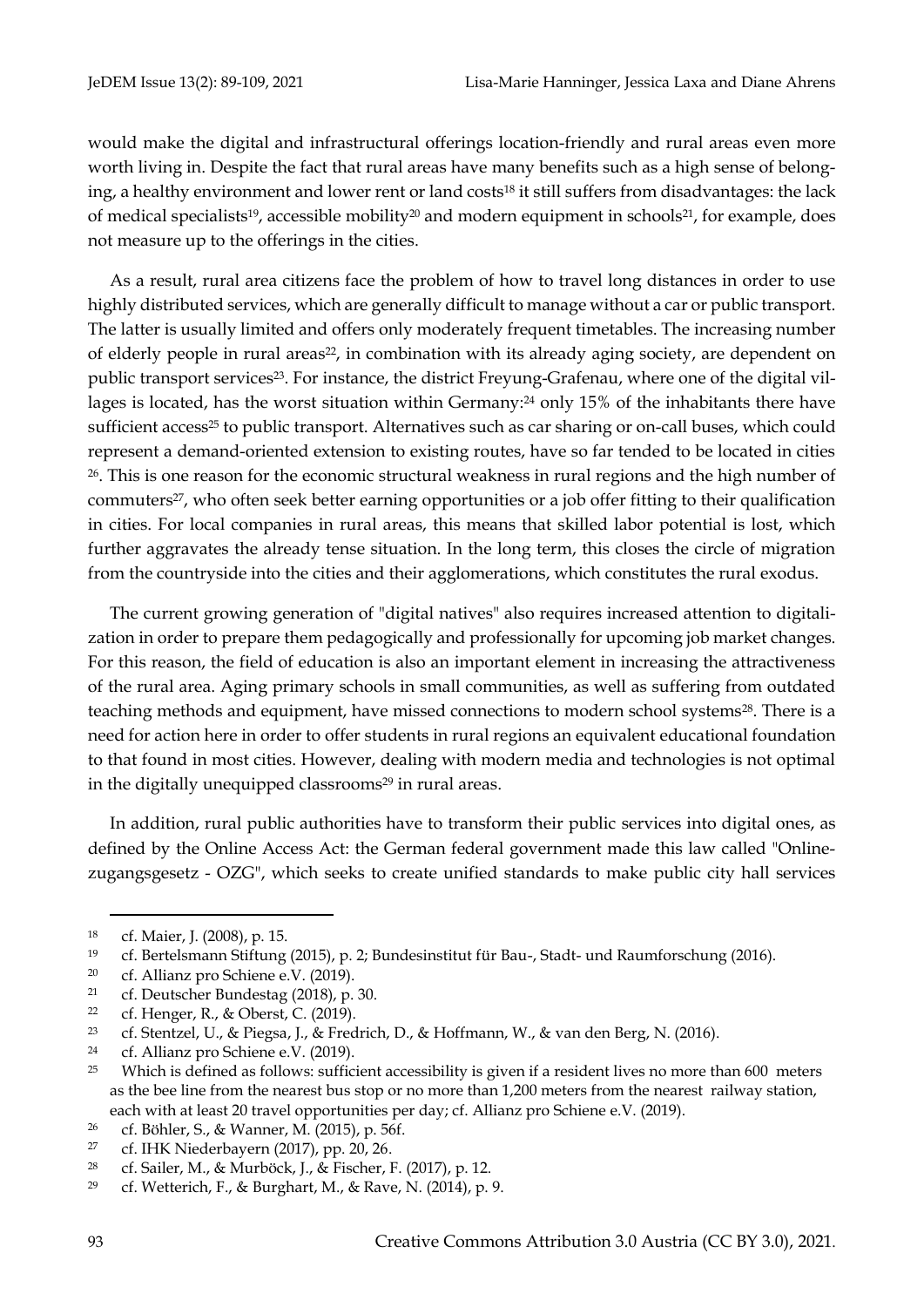accessible digitally for citizens by the year 2022<sup>30</sup>. In contrast to modernized urban infrastructures, as well as better hard- and software conditions that already exist in cities, a technological modernization of the systems in rural authorities is largely necessary. Outdated computers, document-intensive processes and the lack of IT expertise<sup>31</sup> held by the few administrative employees, delay the processing of citizens' concerns and lead to a standstill in administration. The adjustment from conventional processes to a digital everyday life requires not only the use of new technologies, but also the learning and then the common establishment of new structures and mindsets32.

The scope of challenges of digitalization often differs tremendously between rural, peripheral localities and urban areas. The term "digital divide" or "digital gap" refers to the fact that different access to information and communication technology causes a kind of gap between demographic regions33. However, one should treat this term and corresponding statement with caution: not all rural communities likewise need the same fundamental preparation in digitalization. Indeed, rural areas cannot be compared to each other since they suffer from different structural problems and they all have a different initial situation regarding their digitalization knowledge. The term "gap" should also not suggest that city residents are all digital experts in contrast to rural dwellers. Digitalization and its usage are more prevalent in cities because of better conditions such as network access and (public) infrastructure <sup>34</sup>. Nevertheless, there are also city residents that have no or few touch-points with digitalization, and there are simultaneously, rural citizens who are more technology-oriented. Instead of a polarization between, for example, developing and industrial countries or between cities and rural areas, one should consider the existence of a kind a continuum on both sides: it includes digital laggards, followers, evaluators, adopters and leaders,<sup>35</sup> that one can find both in rural and urban areas.

Nevertheless, the described issues, which mainly concern rural areas, remain to be resolved to level up struggling parts of the country to urban conditions through digitalization. Modern life revolves around digital platforms and solutions. It is not about turning villages into large busy cities, but bridging the gap is crucial for easing the challenges of rural citizens' life and creating a blueprint containing best practices for rural communities with similar difficulties.

#### **2.2. Digitalization initiatives in rural areas**

From the above, it is clear that digitalization is a challenging field. The development program of the Bavarian state government categorizes structurally weak rural areas as ones with a special need for action36. It aims for the reduction of existing disparities and prevention of the emergence of new ones through digitalization measures. In addition to the obvious obstacles listed in section [2.1.2,](#page-3-0) there are also barriers that are not immediately apparent in the communities; some only become

<sup>30</sup> cf. Bundesministerium des Innern, für Bau und Heimat (2020).

<sup>31</sup> cf. Rüchardt, B. (2015), p. 13.

<sup>32</sup> cf. Prognos AG & Behörden Spiegel (2019), p. 16.

<sup>33</sup> cf. Steele, C. (2019).

<sup>34</sup> cf. Bundesamt für Kartographie und Geodäsie (2016).

<sup>35</sup> cf. Dell Technologies (2016), p. 8.

<sup>36</sup> cf. Bayerische Staatsregierung (2013), pp. 28-32.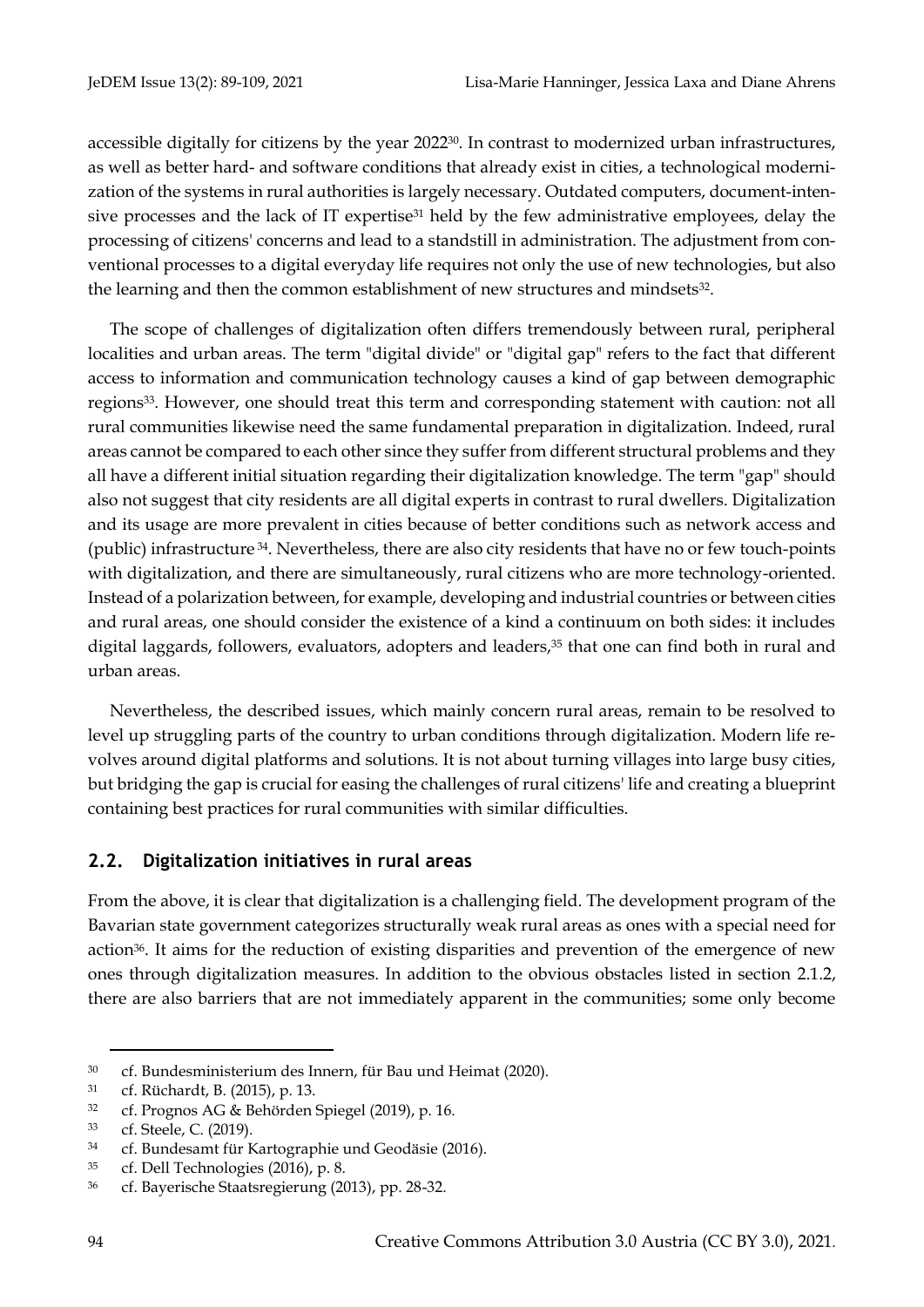evident during the initial contact of the community with the topic of digitalization. In contrast to cities, digitalization is rarely present in the everyday life of citizens. The rural aging of society means that the proportion of citizens actively participating in digital life is low. Findings by Currie and Philip (2019)<sup>37</sup> support these observations. The lack of an urge to try out new things, partly due to the very traditional social structure, makes the introduction of new technologies considerably more difficult in rural areas than in cities. Statistics from the IW-Report 2019<sup>38</sup> show that the proportion of academics in rural areas is very low, which suggests that, from a professional point of view, there is very little knowledge of modern technologies.

Various projects throughout Europe have set themselves the goal of pushing digitalization. A concluding project brochure released by the European Network for Rural Development<sup>39</sup> briefly introduces twelve projects that contribute to improve digital services in rural areas. When comparing their approaches it becomes apparent that the concept of digitalization in rural areas pivots around adapting digital solutions according to the requirements of the local community<sup>40</sup>. For instance, Belgium reconsidered the problem that citizens are not sufficiently supplied with physical mobility offers by establishing a "Village Hub" in form of a community center that provides different mobility services.<sup>41</sup> Beside Co-Working Spaces in Spain<sup>42</sup> and ambient assistant living (AAL) technologies in Sweden<sup>43</sup>, Austria has used digitalization to highlight its strengths in the agricultural sector by providing training for farmers via webinars44. France uses its social strength in rural areas to establish a platform for carpools.<sup>45</sup> Comparing the assumptions of all these projects, it is obvious that similar fields of action, namely concerning everyday life areas, are defined to support digitalization. It turns out that pushing digitalization in rural areas means putting citizens and their issues first, testing digital technologies for their suitability, creating links throughout the community life and supporting village and community associations. If one refers to the above-mentioned project findings, or to the digital villages in Rhineland-Palatinate<sup>46</sup>, it is suggested that digitalization as a concept is well known, but far from being practical<sup>47</sup>. The project "Digitales Dorf Bayern" has achieved similar results as described above. It is introduced in the following section.

<sup>37</sup> cf. Currie, M., & Philip, L. (2019), p. 3.

<sup>38</sup> cf. Burstedde, A., & Werner, D. (2019).

<sup>39</sup> cf. European Network for Rural Development (2018a).

<sup>40</sup> cf. [McGlynn,](https://enrd.ec.europa.eu/sites/enrd/files/enrd_publications/publi-eafrd-brochure-07-de_2018.pdf) D. (2018), p. 3.

<sup>41</sup> More information available at:<https://www.delovie.be/dorpspunt-in-beveren/>

<sup>42</sup> More information available at:<https://www.cowocatrural.cat/>

<sup>43</sup> More information available at:<http://improve.interreg-npa.eu/>

<sup>44</sup> More information available at:<https://oe.lfi.at/e-learning+2500++1287229>

<sup>45</sup> More information available at:<https://www.rezopouce.fr/>

<sup>46</sup> More information available at: https://www.digitale-doerfer.de

<sup>47</sup> cf. European Network for Rural Development (2018b), p. 3f.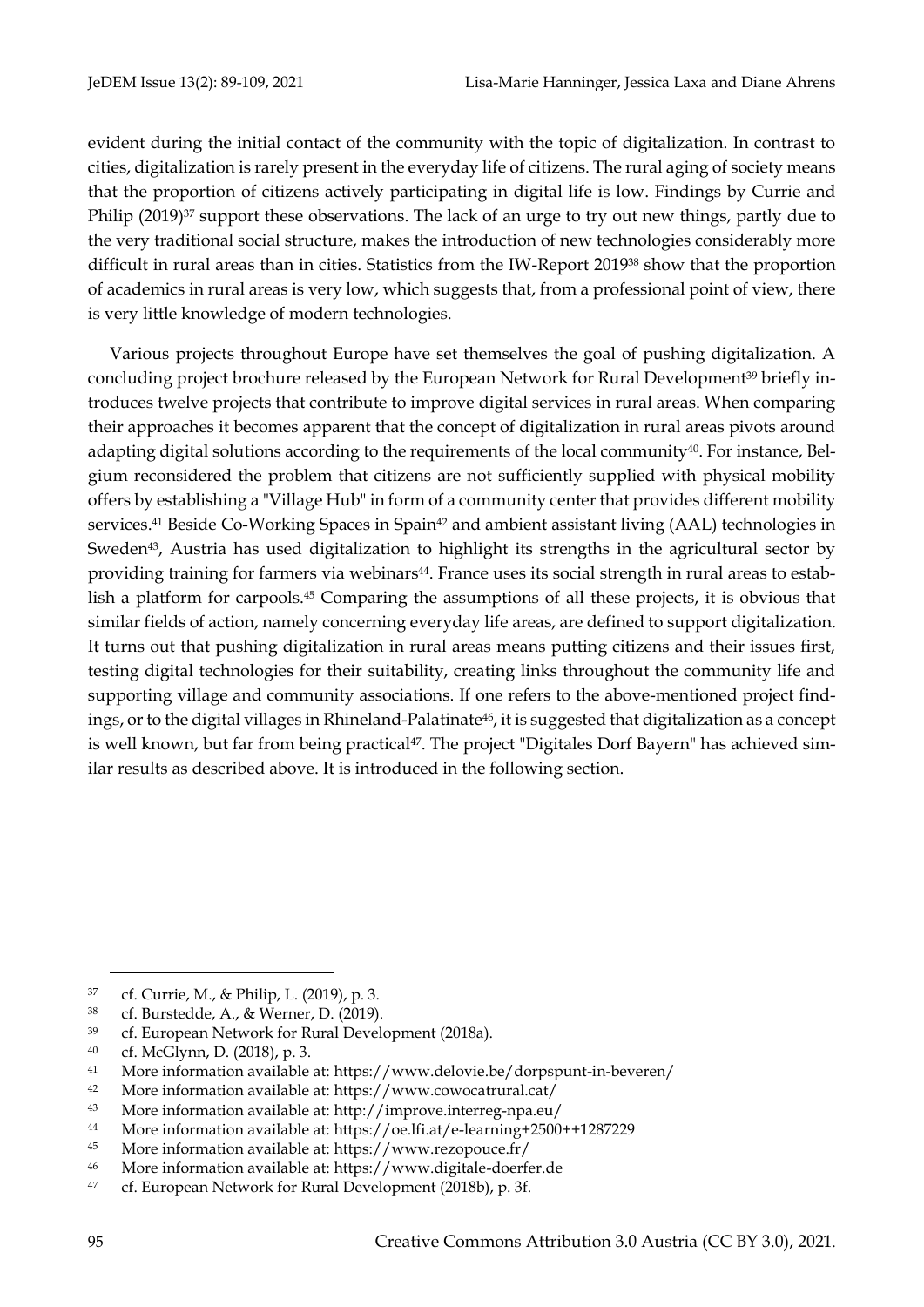# **The project "Digitales Dorf Bayern"**

## **3.1. Overview: context and aim of the project "Digitales Dorf Bayern"**

Under the leadership of the Bavarian State Ministry of Economic Affairs, Regional Development and Energy (StMWi), the project "Digitales Dorf Bayern" was created to deal with the consistent mastering of given problems with the help of modern communication and information technologies as the key to sustainable rural areas and social life. Appropriate future concepts and developments need to bypass the mistakes of previous approaches, which have failed to address rural conditions and specific needs directly. In contrast to urban areas, structurally weak areas are particularly in need of digital connectivity. The aim of the "Digitales Dorf Bayern" project is therefore to work together with local citizens to find adequate solutions for better community life, with transferability to other communities with little effort and without in-depth expertise.<sup>48</sup> The project uses, along with consideration of comparable initiatives, the digital potentials and developments of recent years as an opportunity to test new technologies and, if necessary, to use and evaluate already existing solutions in the communities, if available.

Selected scientific institutions support the pilot areas. The Deggendorf Institute of Technology (DIT) is responsible for three pilot villages respective regions in Southern Bavaria. [Figure 2Figure 2](#page-8-0) briefly characterizes these three pilot villages.

<sup>48</sup> cf. Bayerisches Staatsministerium für Wirtschaft, Landesentwicklung und Energie (2019).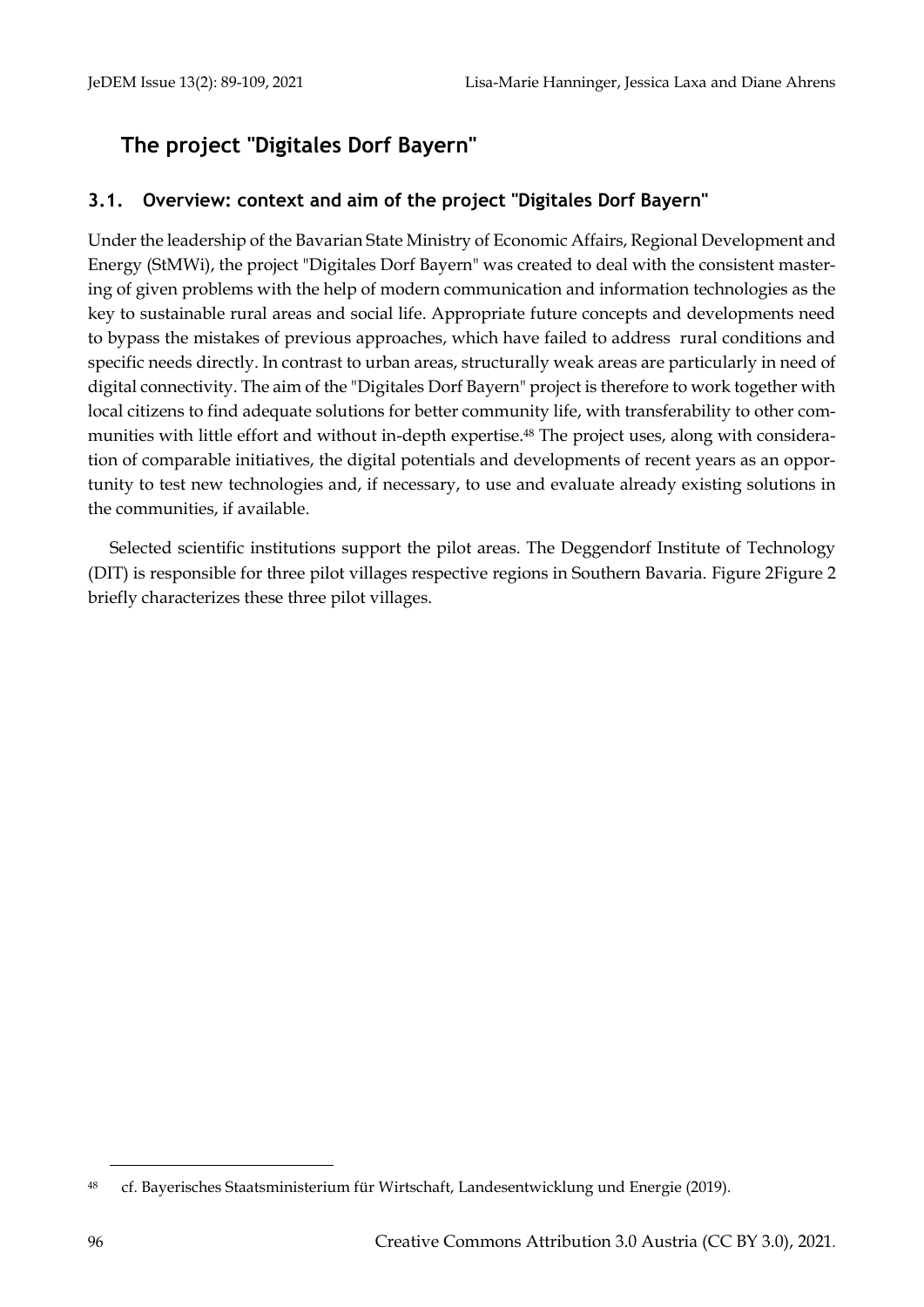<span id="page-8-0"></span>



If one considers the specific context in this work, digitalization has to be understood as kind of a digital revolution<sup>49</sup> caused by the implementation and increasing use of the internet, digital technologies and devices in public life, business and private everyday life. Therefore, the digital revolution has different dimensions: a social, a political, an economical, a technical and an ethical.<sup>50</sup> For the project "Digitales Dorf Bayern" the focus is on the social one, since research concentrates on the interaction between digital technologies and citizens with respect to their participation. In the present paper, digitalization in rural areas is therefore specified as follows:

*Digitalization is the use of digital technologies to improve communal services of general interest and to support social interaction. Primarily it affects the social dimension in the process of implementing and using digital technologies and services, and learning how to deal with it. Its aim is to improve social interaction and everyday life for citizens in challenging rural areas.* 

Indeed, rural areas cannot be likened to each other since they suffer from different structural problems and they all have a different initial situation regarding their digitalization knowledge.

<sup>49</sup> cf. Deutscher Bundestag (2018), p. 3.

<sup>50</sup> cf. Kollmann, T., & Schmidt, H. (2016), p. 154.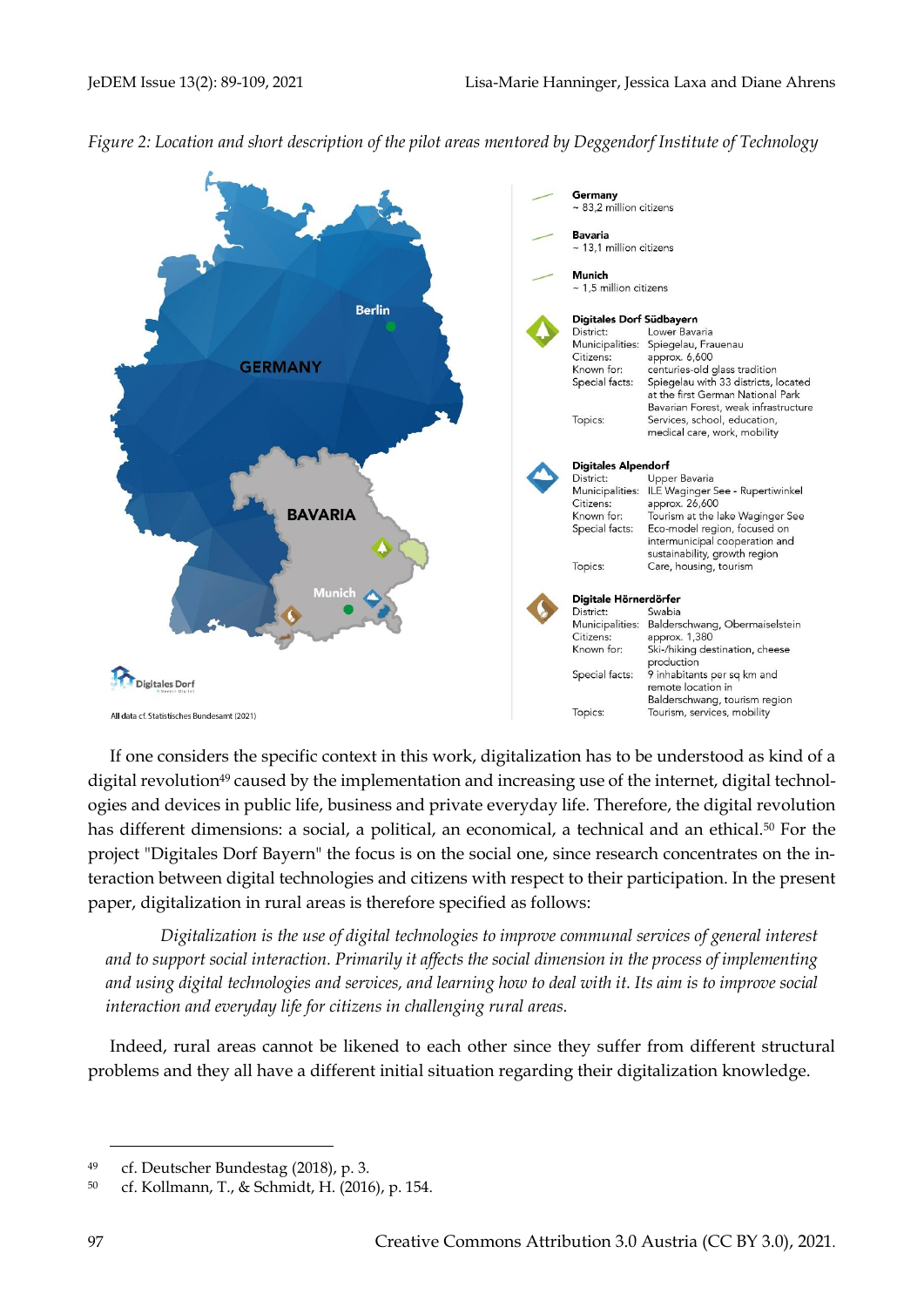#### **3.2. The two keystones of the living labs**

Two aspects illustrate the successful approach in the project "Digitales Dorf Bayern": the holistic approach and the *living lab*-approach.

Holistic in this context refers to finding digital solutions for all areas or spheres of life. This is important because real and sustainable benefit for the citizens is only created if the developed solutions are connected. For example, it is not enough for sensors in an apartment to report that a lone senior citizen has fallen; only the triggering of the rescue chain, e.g. by neighborhood assistance, will bring relief: the acute warning system will inform a neighbor, for instance via his or her smartphone, about the senior citizen's possible need for assistance. Therefore, during the setup of the project by government, the consideration of which everyday life topics to focus on was discussed. Being aware of the potential for generating added value through linking the spheres of life, various fields of action were examined for the potential to catch up and for digitalization options, to achieve improvements for citizens in rural areas. **Error! Reference source not found.**[Figure 3](#page-10-0) shows the selected spheres of life in the project "Digitales Dorf Bayern", all digitalization activities in the pilot villages and their state of development.

The example above also shows that digitalization alone cannot solve all problems: analogue togetherness is still essential for a healthy, functioning society. On the other hand, there are often orphaned town centers, as stationary retail cannot stand up to online traders such as Amazon. The project's vision is to use this vacancy to establish analogue "community centers" with the aim of linking the digital and the real. The overall objective of an analogue community center and the associated implementation of digital measures is to increase the attractiveness of rural areas by reactivating infrastructure, networking with public institutions (e.g. public transport) and expanding care facilities for children and relatives requiring care. Further, all developed solutions are now easily and digitally accessible with one account for the citizens via the so-called Dahoam 4.0® platform, distributed as a web-application and several mobile apps.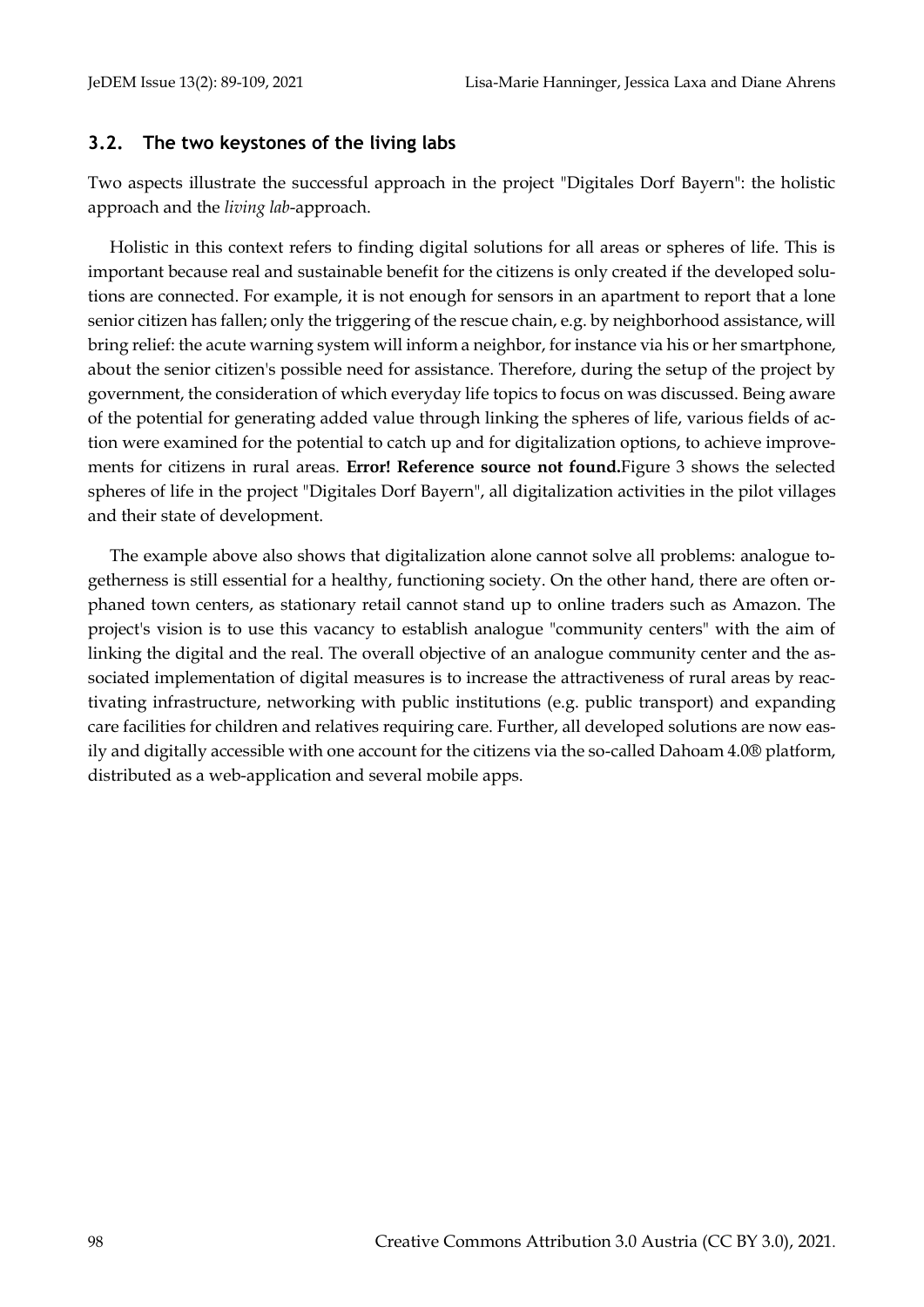<span id="page-10-0"></span>



To solve the problem of developing either over abstract or ill-fitting existing solutions, which would lack acceptance, this project strives to develop solutions according to the citizens' needs. Therefore, the pilot villages operate as so-called, *living labs*, which means that development, implementation and testing takes place within the pilot communities, i.e. in real life. This is done through the bottom-up approach, in which concepts are developed and mutually created in direct dialogue with the citizens: a methodology which is known as co-creation<sup>51</sup>. This is important, because many digital innovations suffer from significant problems, if they are oriented exclusively to the technical possibilities. These resulting solutions are often unusable for the average "Joe Sixpack", or do not (yet) contribute to an improvement of the basic challenges in rural areas. Microsoft HoloLens serves as an example. The mixed-reality head-mounted display projects 3D objects into the wearer's field of vision.<sup>52</sup> Though, in the current version, it is not yet suitable for everyday use due to the additional, unhandy hardware. Further, the new mobile phone standard 5G could also raise false expectations. Since the standard was introduced, mobile phone providers like Telekom advertised all their mobile phone tariffs including 5G. However, this technology can only be used with newest 5G-enabled devices and, according to information given by the provider, it was only available in eight major cities within Germany<sup>53</sup> to that time (and then in some cases not area-wide, but only along certain

<sup>51</sup> cf. Bhalla (2010), p. 20 ff.

<sup>52</sup> More information available at:<https://www.microsoft.com/en-us/hololens>

<sup>53</sup> cf. Telekom Deutschland GmbH (2020a).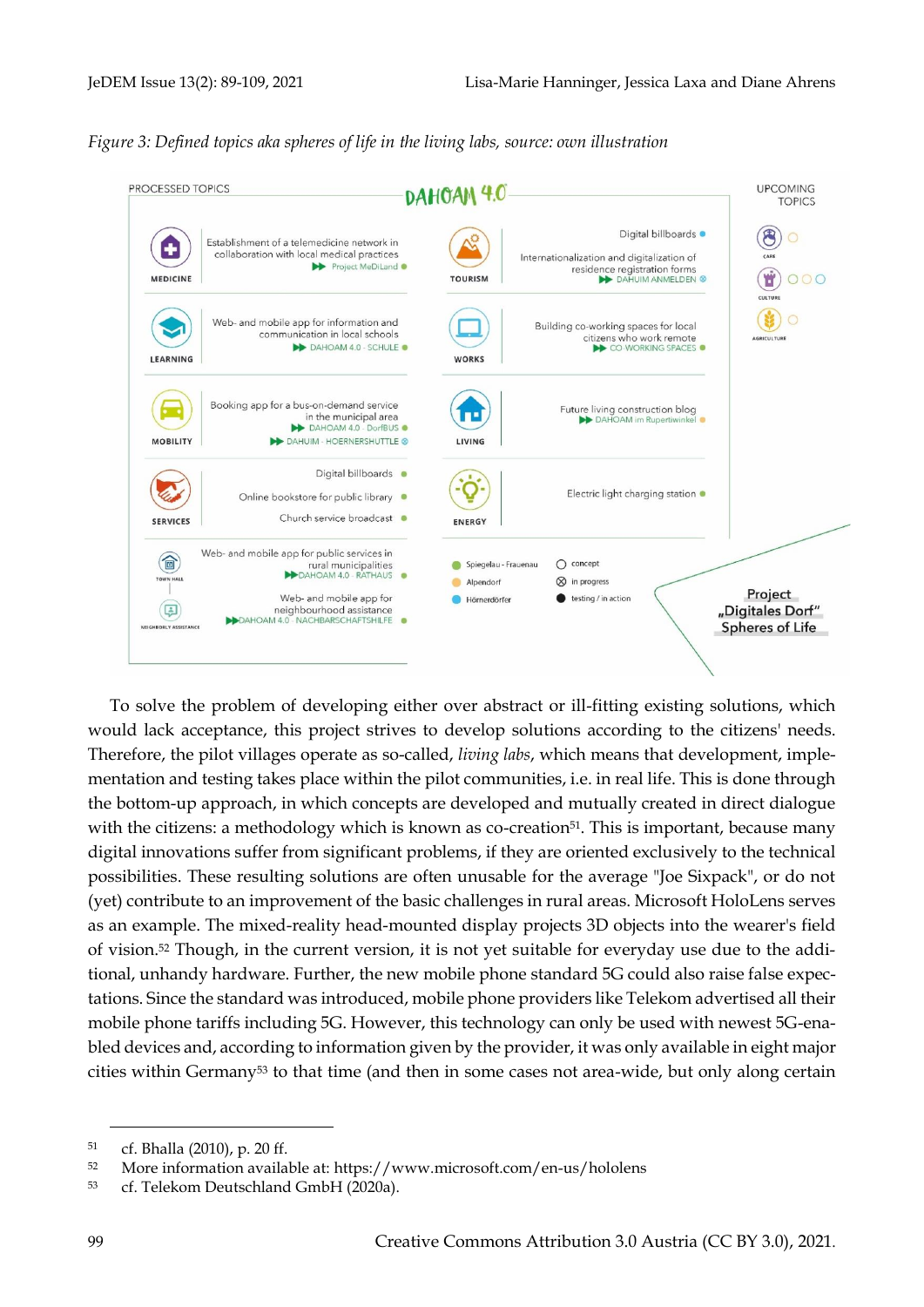roads<sup>54</sup>). The living lab approach that we propose identifies a way to solve the problems stated above. Therefore, the following section emphasizes the *living lab*-approach when explaining the project's roadmap.

## **3.3. Approaches and findings out of the living lab "Digitales Dorf Bayern"**

In the following, the process steps for developing and implementing digitalization measures presented in [Figure 4](#page-11-0) will be described on the basis of the experiences from the three pilot villages. Positive evaluated methods and lessons learned are equally reflected. One should distinguish between two roadmaps, the "microeconomic" one, how the projects are successfully and sustainably implemented within a pilot village, and the "macroeconomic" one, which aims to transfer the living lab tests and results. In this work we focus on the latter.



<span id="page-11-0"></span>*Figure 4: Digitalization process in the living lab "Digitales Dorf Bayern"*

## **Involved Stakeholders**

All pilot villages provide a so-called core team, which ideally works together for the entire duration of the project. The core team is comprised of the following stakeholders:

- Mayor of the community: supervises and takes care of the final project decisions
- Scientific advisors (in this case the Deggendorf Institute of Technology): monitoring by the scientific advisor turned out to be an advantage for the project regarding the guarantee of professional input concerning digital innovations, advice and overall help with hard- and software implementation. The advisor can initiate the formation of topic-specific working groups and moderate their meetings.
- On-the-spot caretaker: represents the interface between the local citizens and the scientific team. Ideally, he or she is already known and recognized in the region before the project begins. He or she is familiar with the specific conditions in the pilot village, can coordinate on site at short notice and supports the core team with organizational skills. It is his or her

<sup>54</sup> cf. [Telekom](https://www.telekom.de/start/netzausbau) Deutschland GmbH (2020b).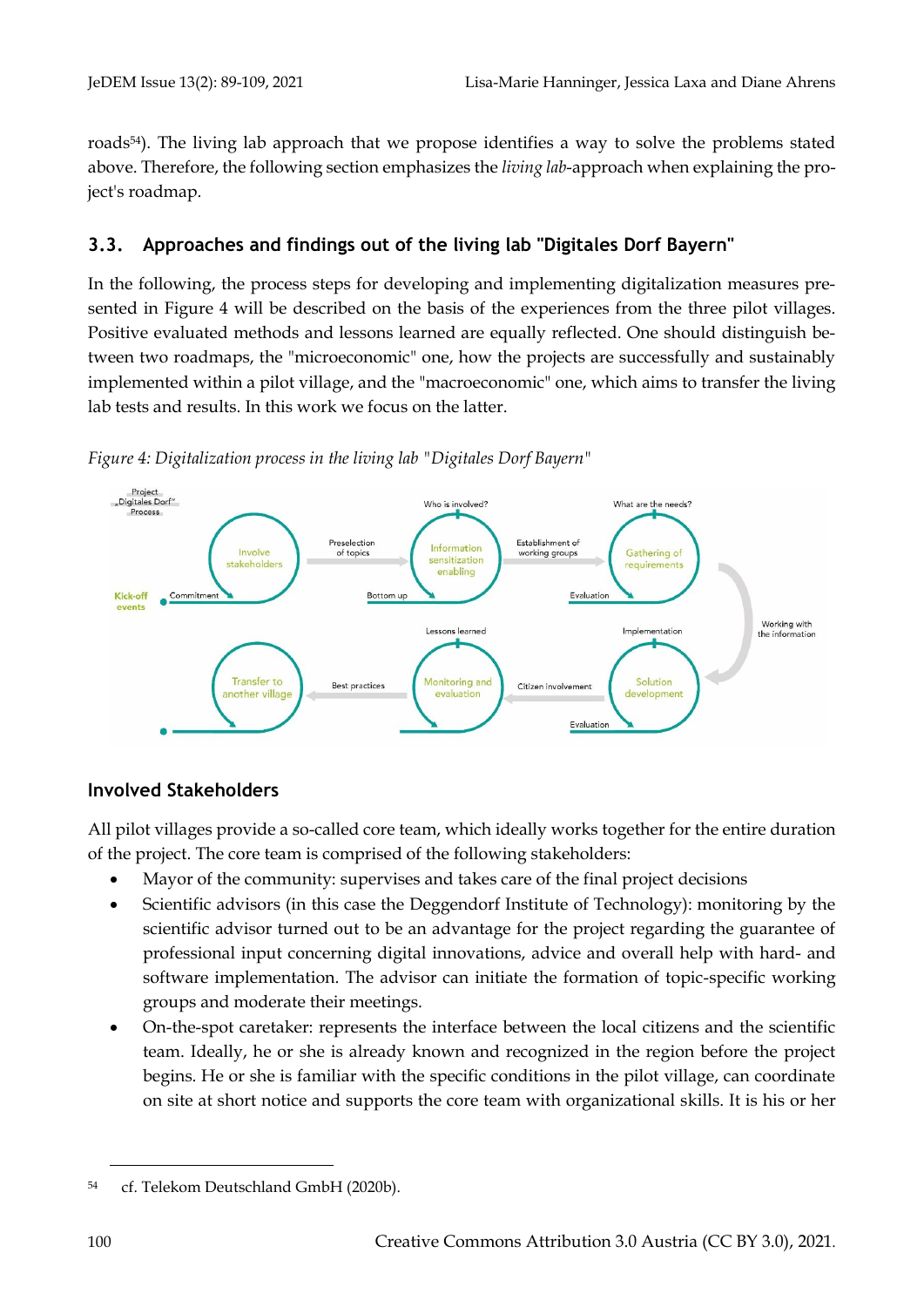task to communicate the matters of the project to the citizens and to always have an open ear for ideas, criticism and reservations. Due to on-site networking, he or she can involve other people if necessary, whom will ensure the progress and success of the project.

#### **Information, sensitization and enabling**

To raise awareness of the project and to generate motivation it is important to have an official "kickoff". In the pilot villages (see [Figure 2\)](#page-8-0) in Spiegelau-Frauenau and in Hörnerdörfer, this was achieved by a publicity-creating presentation of the funding notice in the presence of ministers of state. These events attract public attention and illustrate the importance of the topic with the presence of political celebrities. In the "Digitales Alpendorf", citizen dialogue showed that the inhabitants there had less knowledge about the project. On the one hand, this is due to the higher number of residents (which requires more intense public relations work). On the other hand, there was no official or politically powerful starting signal. An official kick-off is also important because it means that all those present make a commitment: common approval of the forthcoming project and the willingness to meet the challenges.

After the kick-off, the working groups were formed on the basis of the previously defined fields of action. Their task was to identify the respective challenges in the region and to develop measures with the support of the scientific team. It was important to give all interested citizens the chance to co-create within a working group and to inform them about suitable technological possibilities in order to spin ideas and to develop a concept with the other stakeholders. This again requires public relations work: flyers and posters in shops fulfilling daily needs and public institutions inform publicise evenings organized by the core team. The aim of this stage was to inform about the "Digitales Dorf" project and to recruit working group members.

This step needed several repetitions to raise citizens' awareness of the use of digital media by sensitizing them with implemented prototypes and services. This led to continuous training and encountering with digitalization and made those involved internalize the topic.

#### **Gathering of requirements**

One of the most important lessons learned from the project work to date is that the development of measures should not be based on technical possibilities, but rather on the region-specific challenges. This is shown by the following example: at the working group meeting for the living area "services" in the pilot village Frauenau, a building yard employee stated a problem with the wooden boards used for official announcements and event information regarding the increasingly more difficult removal of the rusty staples. Bavarian communities are required by law to maintain a notice board in every district and to publish notices there for 14 days.

Fortunately, this concern was not simply dismissed, but taken seriously. A digital and sustainable solution to this problem was developed. The idea of digital billboards was born, which would replace the wooden boards. It soon became apparent that this alternative would have several advantages: the communal employee can display the latest information and announcements on all the billboards with few mouse clicks. The citizens are well-informed and can interactively participate.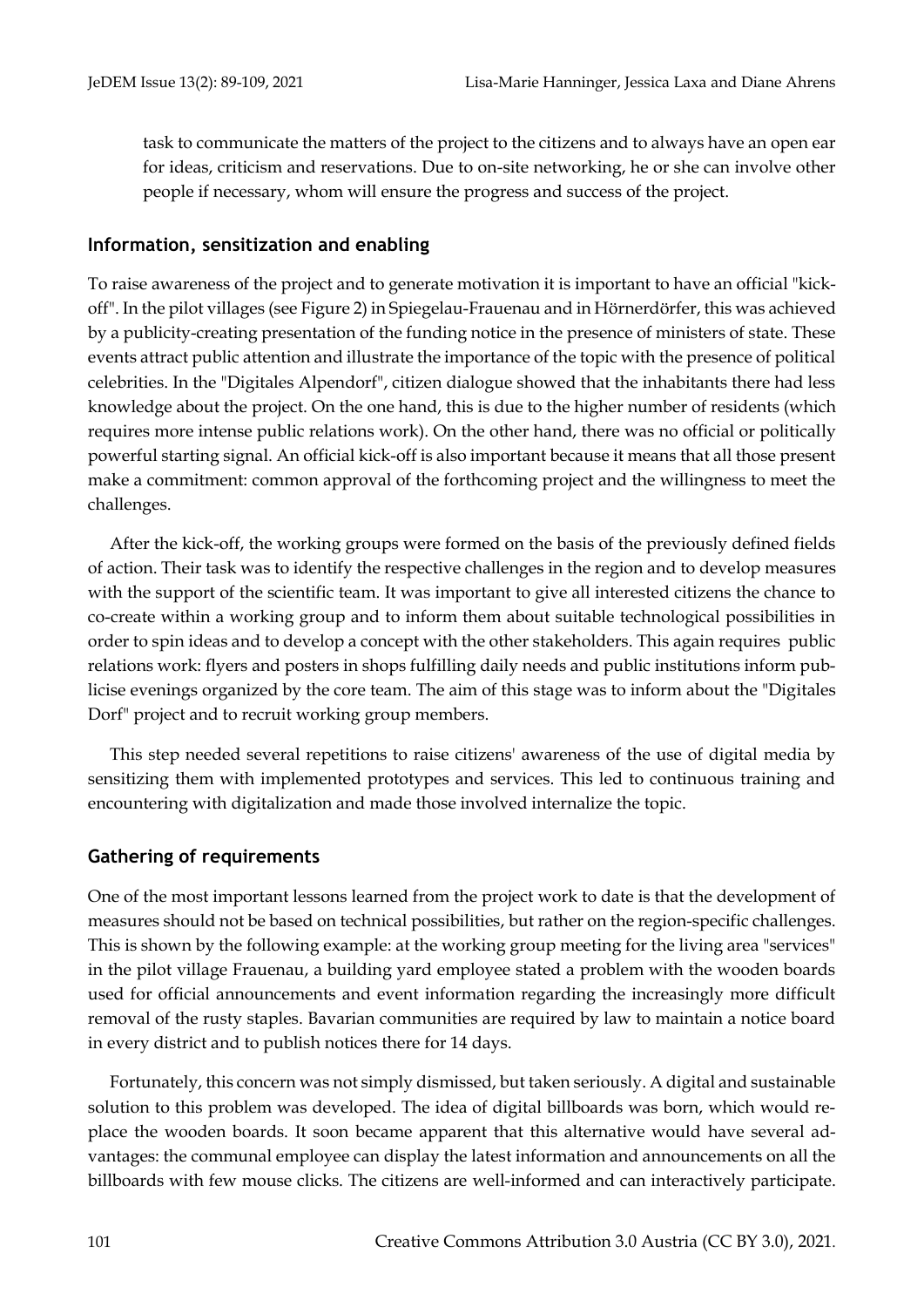Another plus is that the building yard employees do not have to get annoyed with stuck staples or repairing the boards any more.

This example illustrates two findings: instead of high-flying developments, low-threshold solutions are required for the success of such projects. They can be implemented quickly, are visible to citizens and associated with immediate benefits. In addition, this illustrates how the gathering of requirements should be addressed. In the application phase, the communities had to outline project ideas. When municipalities and their citizens are asked what they would like to achieve in terms of digitalization, it often appears that there are no concrete ideas and therefore no useful ( i.e. realizable) output: there is usually a lack of understanding of the technical possibilities that can be implemented within a municipality given the existing conditions. The popular knowledge that one can only get well by attending to where it hurts, can be seen here: if one starts from specific challenges and problems, solutions that offer real benefit are created. This is why the actively moderated bottom-up approach is so essential: it guarantees that the people who are most affected by the challenges are involved in the generation of ideas and therefore benefit directly from the solutions. This has positive impact on acceptance and usage of the solutions later on. In other spheres of life, such as education, it was helpful to perform surveys, as different user groups with specific views of a digital platform come together (students, parents and teachers).

#### **Solution development with citizen involvement: co-creation**

After idea-development comes implementation, which must meet various requirements. One must not be discouraged by any obstacles that may arise during this phase of co-creation: sometimes it is necessary to fight against headwinds. This can happen within the working group or arise from outside (suppliers, funding agencies, other parties concerned), as the following example of the digital billboards in the "Digitales Dorf" Frauenau shows.

The working group agreed to replace the wooden boards and display cases for the paper posters with digital devices. It was found that supposedly small digital innovations can also represent a novelty. Frauenau is thus taking a pioneering role, as a previous inquiry at the responsible district administration office showed. Initially, there were doubts about the legality of this plan which was why the inquiry was passed on to the State Ministry of the Interior in Munich. There, the legislator initially declared the idea unworkable: in the event of a power failure or (willful) damage of the screens, the communal posting obligation could no longer be fulfilled.

However, after being asked again for a detailed examination, the official bodies granted the approval (under certain conditions regarding visibility, readability and availability of the official news). With the installation of the digital "bulletin boards", Frauenau took another step towards a digital future. A total of five of these display walls, distributed throughout the entire communal area, were renewed. In the future, citizens and tourists will receive information in digital form and hence in a contemporary and attractive way.

Returning to the development of solutions, it is important to meet various requirements. All options are developed according to the following criteria:

• the use of already proven existing solutions takes priority over in-house programming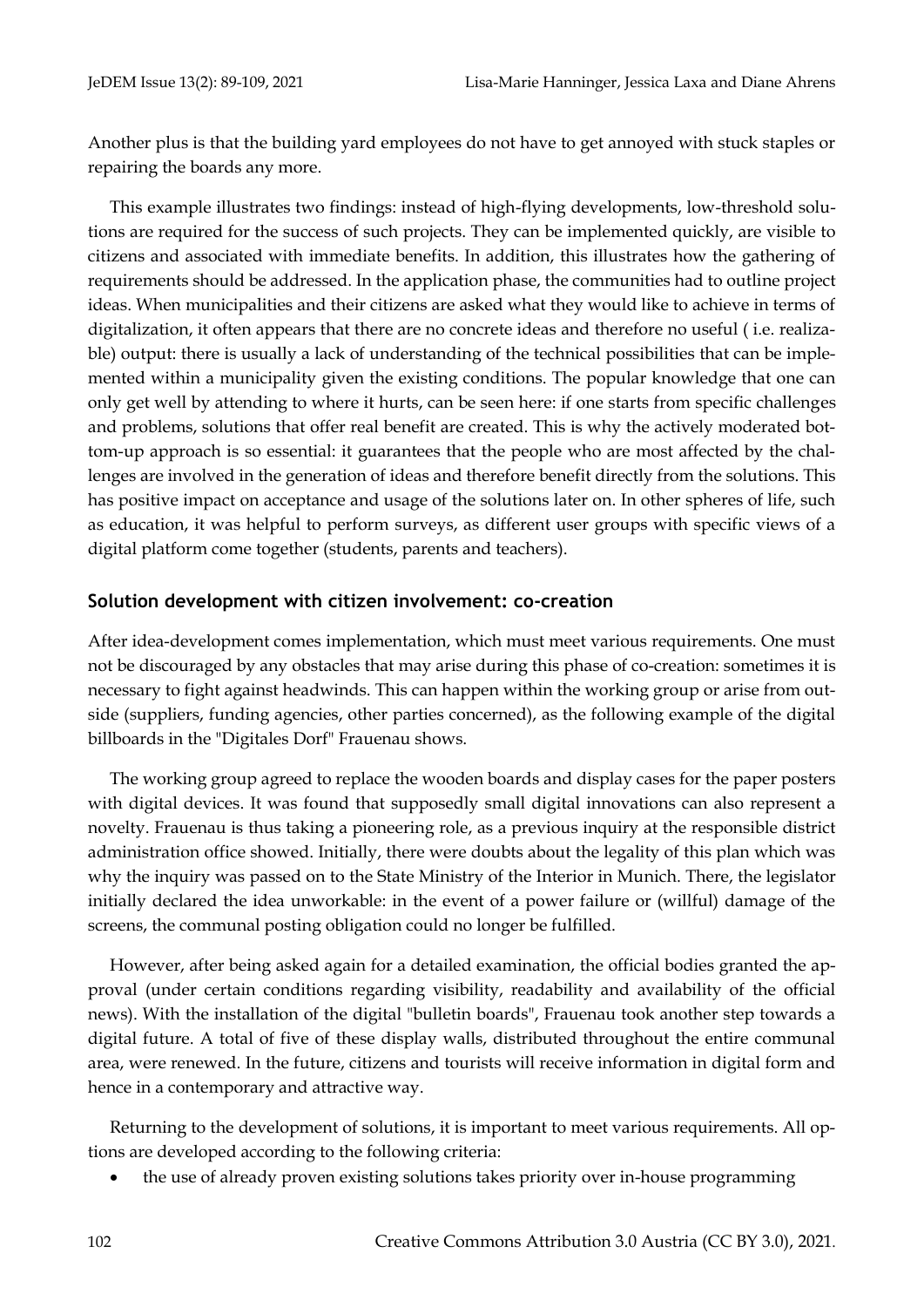- building upon existing structures: ideally, a solution builds upon already existing systems to avoid parallel systems or isolated applications that need to be maintained separately
- easy-to-use for users: 1) development and programming are carried out according to determined requirements, not technical possibilities. 2) design follows function
- low-cost transferability to other communalities: the purpose of testing the measures in the pilot regions is not to implement specific solutions for unique problems. Ideally, it should be possible to transfer the solutions to many other rural areas with similar situations.
- cost-efficient respective with low time required.

### **Monitoring & evaluation**

The meaning of monitoring and evaluation should be particularly emphasized as it is often neglected. The reason for this is that it is often seen as bothersome, time-consuming (during that time one could develop a new solution, for example) and perhaps even delivers an undesirable outcome (if results say that people do not use the solution or it does not show the hoped-for results like time or cost-savings).

Monitoring and evaluation can assume different proportions. The usage of the digital billboards can easily be reviewed by analytics systems. However, if one wants to learn about detailed cost- and time-savings, more effort is necessary. In the pilot region Hörnerdörfer there is a development of an application that helps foreign tourism employees to register their residence in Germany. The former process was very complicated: people who wanted to register had to do a lot of paperwork with two involved agencies and struggled with complicated German terminologies. In future, the process will be available digitally with a tablet computer, and people will be able to choose their native language. Furthermore, staff in the registration office will benefit from proper and completed forms in a digital format. To find out if administration staff save time because they do not need to follow up, one must track time spent for handling every single registration file. This requires documentation, both before and after introducing the new digital process. Results will be reliant on the affected staff's cooperation for documentation.

It is not just the developed solution itself that needs monitoring and evaluation. The scientific team at DIT started to record steps and techniques of software development in order to make it easier to reproduce these when changes and further developments are required. This is also important in case of changes of employees or third-part companies taking over such work.

Learning from mistakes is one of the best options for further development and getting better. To gain from these benefits in the long term it is necessary to record also these issues as lessons learned.

#### **3.4. Overview of the learning effects**

The periods of the project, described above are crucial to a long-term successful digitalization project. As trivial as it might sound, underestimating the significance of these easy steps might doom the project to failure. For instance, the project "Digital India" has failed due to the poor infrastructure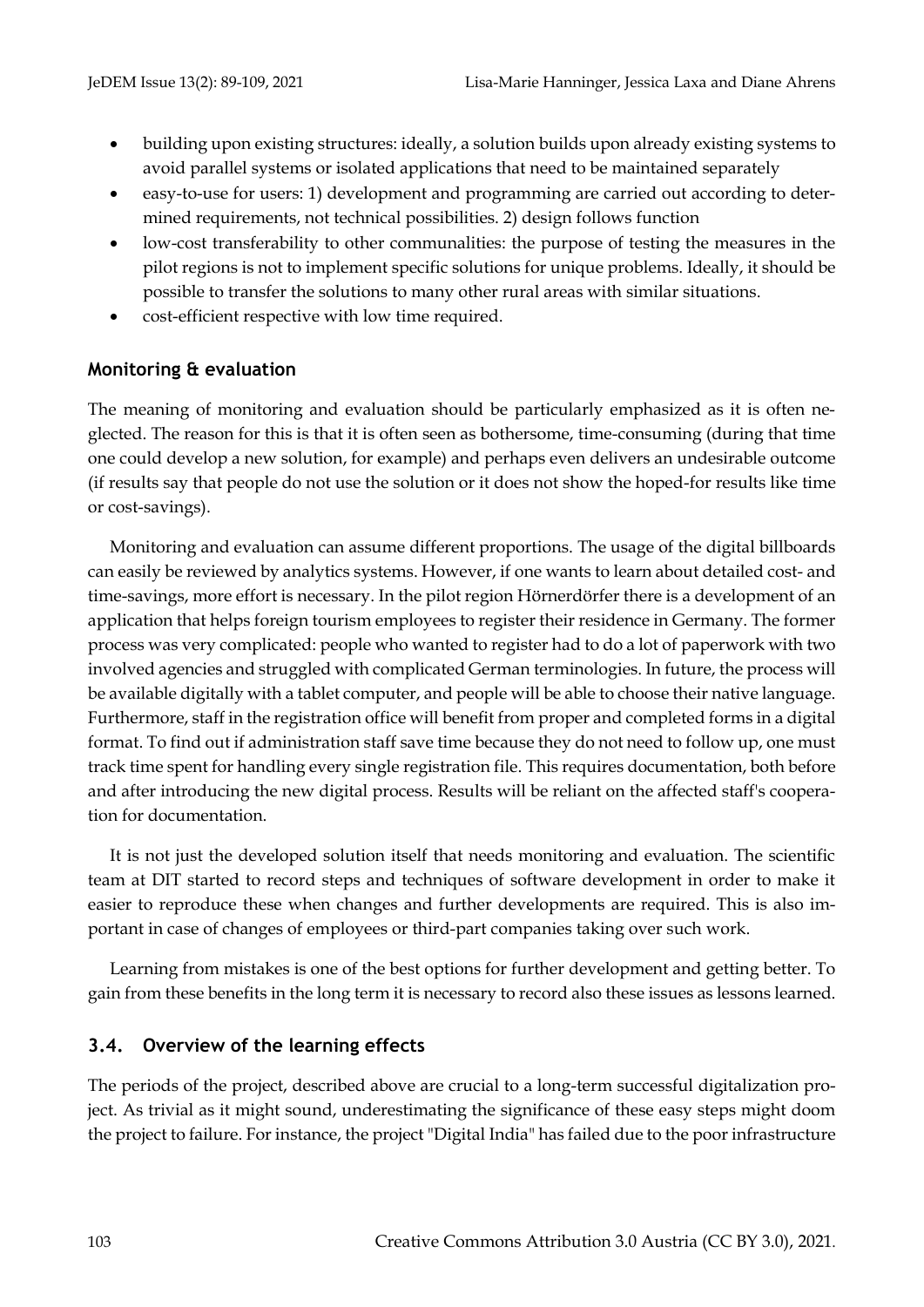and connectivity problems that have simply been overlooked and not addressed to the full.<sup>55</sup> Furthermore, the aggravating circumstance that citizens had not been sufficiently included in the process might have steered the project in the wrong direction.

Undertaking a digitalization project that strongly influences the social and everyday life in rural areas needs to involve affected people. Interdisciplinary stakeholders with different backgrounds in sectors such as informatics, socio-economics and local citizens prove to be valuable for a holistic project team. The caretaker on the spot turns out to be a key contributor to the projects' success.

The ability to identify root problems in local peoples' daily lives and discussing them continuously simplifies the identification of requirements. The research shows that public participation in the form of working groups tend to pave the way to an open dialogue around the topic. At this point, it is helpful to use creative minds that go through existing processes with those responsible and provide ideas. It turns out that there are usually lateral thinkers in most communities who can expand and support these ideas, as the idea generation of the digital billboards in Frauenau shows.

To this point, solutions created within living labs have been tailored to citizens' needs. It is important to keep residents informed about developments to ensure that problems, misunderstandings or worries by the citizens are settled in an early stage. There will always be critical opinions of people who are scared and / or avoid topics of digitalization. In addition, there is often a lack of awareness of improvements and modernization. Simple explanations can usually solve that. Here, the technologies and solutions should be introduced and promoted by adequate communication channels according to target groups. This includes the use of material in digital and (even if it seems obsolete in modern times ) analogue form.

If software solutions are not yet available and so have to be developed, particular attention should be paid to use systems that provide good interfaces in order to produce holistic applications. The minimum principle also applies to the development of associated user interfaces: less and simple is often more. Citizens should be able to access their information quickly with just a few clicks. Therefore, complicated user interfaces should be avoided: low-threshold solutions are required. In addition, the solutions should be easy to maintain and be able to operate without knowledge in software development for the communities.

Nevertheless, established techniques need background support, e.g. regarding the update of the frameworks or because of changed technological requirements such as software updates and security issues. To appoint a responsible person in the community is recommended, in order to deal with this issue, which is sometimes a problem in small municipalities due to low staff numbers. This issue has been notified to the funding authority, stressing the need for change from a temporary project funding to permanent (infra)structure sponsorship. Since digitalization can still cause a number of challenges, work should be continuously carried out in the form of further funding projects or initiatives to develop the overall digital competence of rural areas. Only through continuous work and improvement of processes can a long-term digital future reduce the digital divide between town and country.

<sup>55</sup> [Indian](https://www.inc.in/en/in-focus/digital-india-fails-to-make-its-mark) National Congress (2017).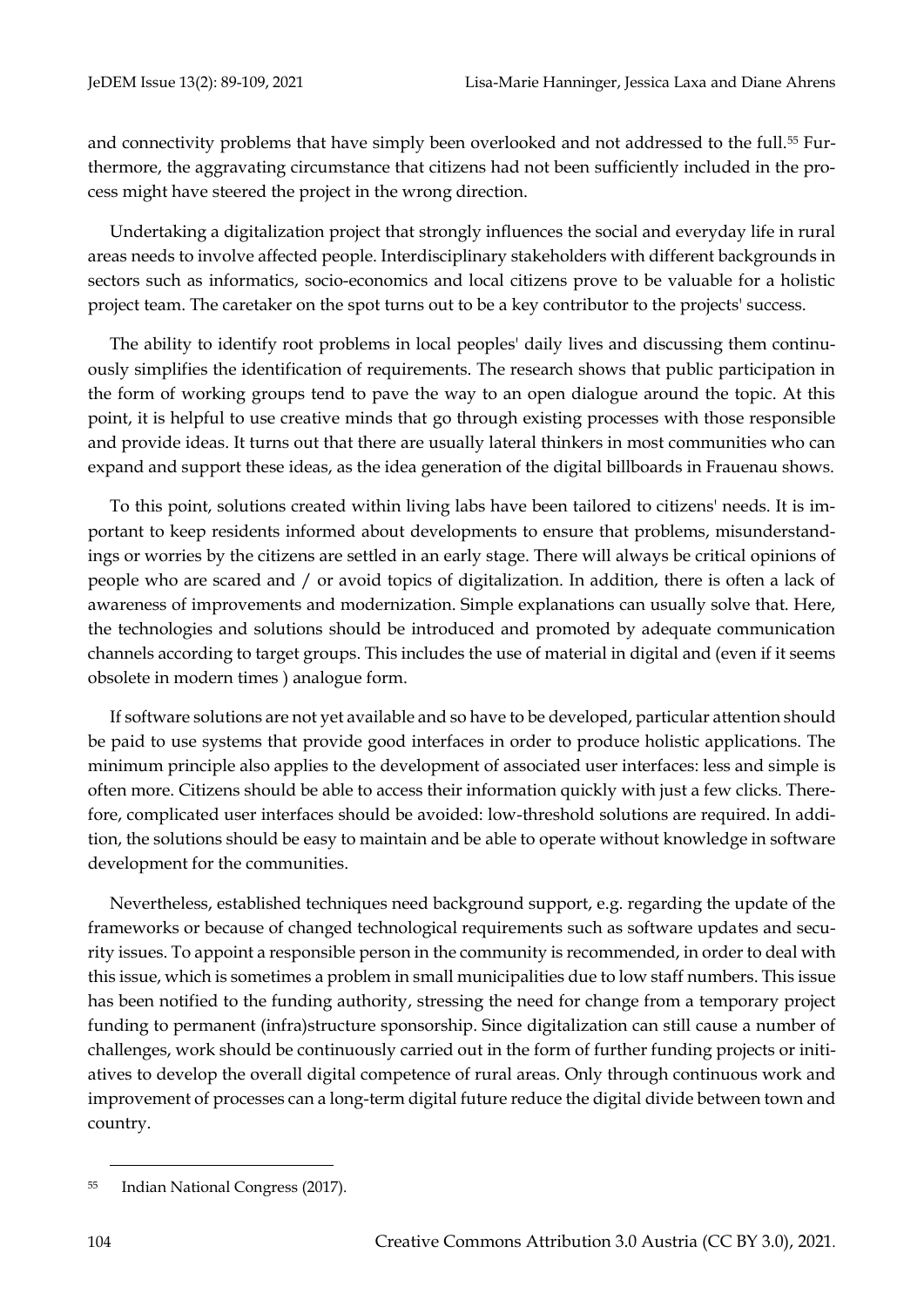The applied concept has proved its worth in many ways: the usage of the developed software and established services meet with very positive responses. Implemented and already available applications such as the "Dahoam 4.0 - Rathaus" app in Frauenau has been able to acquire 366 users within ten months (relative to  $\sim$ 2,700 citizens). Also the distributed "Dahoam 4.0 - Schule" app currently has 226 active users (teachers and parents) operating within two elementary schools (with  $\sim$ 240 students and 13 full-time teachers in both schools).<sup>56</sup>

## **Summary**

This paper is about digitalization in rural areas. We emphasized that digitalization is not only about robotics and artificial intelligence, but in the context of everyday life and conquering infrastructural challenges especially in rural areas, it is about the people: about citizens that are affected by specific challenges and, as a consequence, the resulting digitalization measures. Living lab results show that interaction with cititzens throughout the entire process is crucial to a successful implementation. Mayors are mostly unaware of the meaning of citizens' dialogue and therefore appreciate the project's strategy. To generate ideas, one should look for challenges the area and its inhabitants face, not for their "digitalization wishes". It's very important to consider the individual digitalization level which differs between urban and rural areas, and inside these groups, too. Not only people, but also rural areas are individual in as far as that the latter have all their special initial situation, challenges and needs.

Government should support rural areas not only with a workforce, but also with sufficient infrastructure (e.g. broadband rollout, mobile phone network) and funding not only to create the basic requirements for digitalization, but also to develop digitalization measures and then to maintain them. To gain real benefit for citizens, one should strive to connect them across various spheres of life and with analogue infrastructure.

This research field offers possibilities for more in-depth examinations. A more precise analysis of the stakeholders, their expectations, their identification of the needs and knowledge held by each actor would provide data for a social analysis of the problems that digitalization in rural areas bring along. As this is very extensive it requires further research that deals more intensively with the subject matter.

#### **References**

- Allianz pro Schiene e.V. (2019). *Schweinfurt bei Bahn und Bus auf Platz eins. Allianz pro Schiene.* Retrieved February 06, 2020, from https://www.allianz-pro-schiene.de/presse/pressemitteilungen/schweinfurtbei-bahn-und-bus-auf-platz-eins/
- Anttiroiko, A.-V., Valkama, P., & Bailey, S. J. (2014). *Smart cities in the new service economy: building platforms for smart services.* AI & SOCIETY, 29 (3), 323–334.

<sup>56</sup> As of February 2020.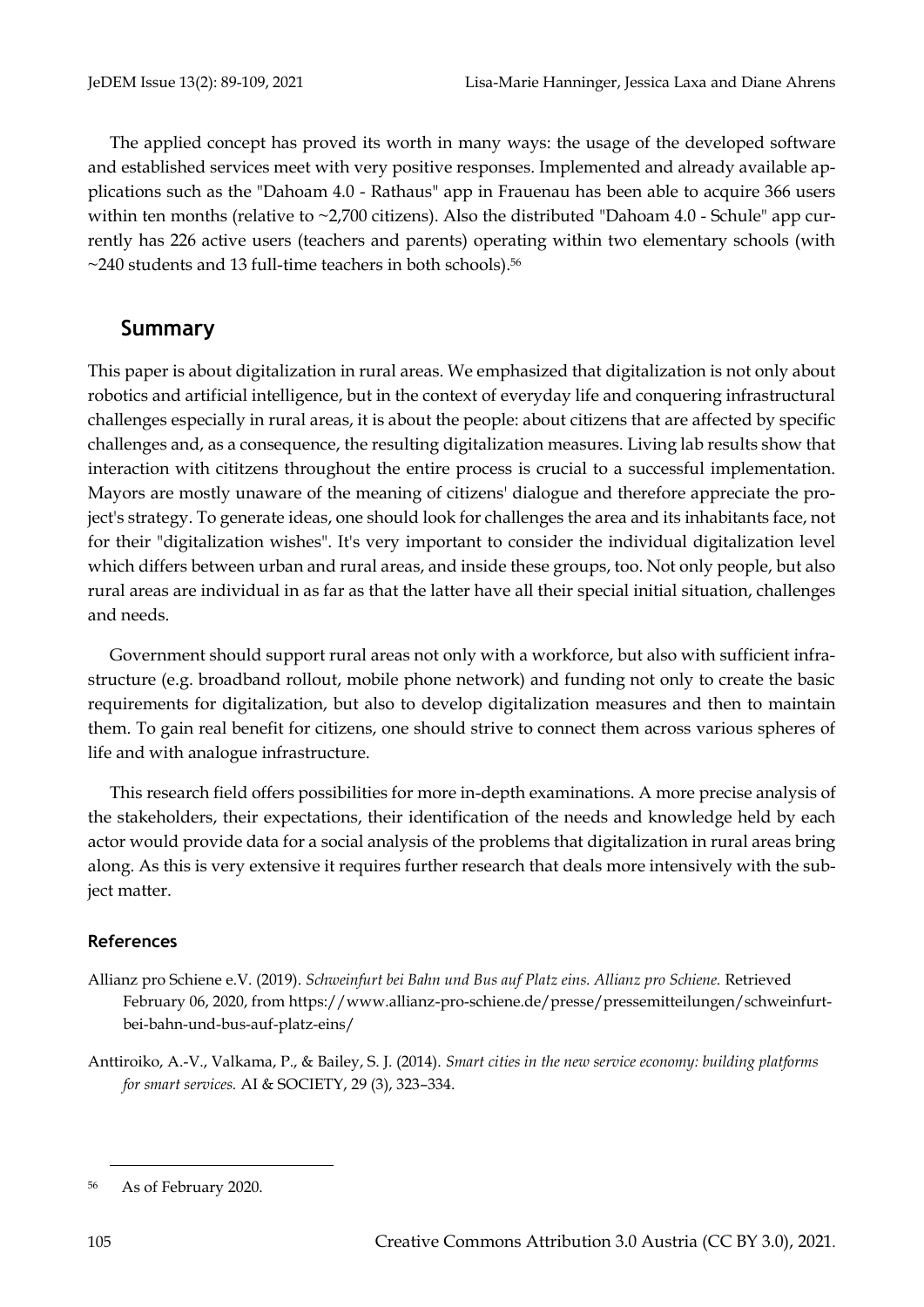- Bayerische Staatsregierung (2013). *Landesentwicklungsprogramm Bayern (LEP)*. Bayerische Staatsregierung. Retrieved February 06, 2020, from [https://www.landesentwicklung](https://www.landesentwicklung-bayern.de/fileadmin/user_upload/landesentwicklung/Dokumente_und_Cover/Instrumente/LEP_08_2013/Landesentwicklungsprogramm_Bayern.pdf)[bayern.de/fileadmin/user\\_upload/landesentwicklung/Dokumente\\_und\\_Cover/Instrumente/LEP\\_08](https://www.landesentwicklung-bayern.de/fileadmin/user_upload/landesentwicklung/Dokumente_und_Cover/Instrumente/LEP_08_2013/Landesentwicklungsprogramm_Bayern.pdf) [\\_2013/Landesentwicklungsprogramm\\_Bayern.pdf](https://www.landesentwicklung-bayern.de/fileadmin/user_upload/landesentwicklung/Dokumente_und_Cover/Instrumente/LEP_08_2013/Landesentwicklungsprogramm_Bayern.pdf)
- Bayerische Staatsregierung (2017). *Bericht aus der Kabinettssitzung vom 30. Mai 2017. Bayerische Staatsregierung.*  Retrieved February 06, 2020, from https://www.bayern.de/bericht-aus-der-kabinettssitzung-vom-30 mai-2017/?seite=1579
- Bayerisches Landesamt für Statistik (2017). *Regionalisierte Bevölkerungsvorausberechnung für Bayern bis 2038. Bayerisches Landesamt für Statistik.* Retrieved February 06, 2020, from https://www.statistik.bayern.de/mam/statistik/gebiet\_bevoelkerung/demographischer\_wandel/de mographische\_profile/09.pdf

Bayerisches Staatsministerium für Wirtschaft, Landesentwicklung und Energie (2019). *Digitales Dorf Bayern.* Bayerisches Staatsministerium für Wirtschaft, Landesentwicklung und Energie. Retrieved February 06, 2020, from https://www.stmwi.bayern.de/fileadmin/user\_upload/stmwi/Publikationen/Themenblaetter/2019- 01-17\_Themenblatt\_Digitales\_Dorf.pdf

- Bertelsmann Stiftung (2015). *Ärztedichte Neue Bedarfsplanung geht am Bedarf vorbei. Bertelsmann Stiftung.*  Retrieved February 06, 2020[, https://www.bertelsmann](https://www.bertelsmann-stiftung.de/fileadmin/files/BSt/Publikationen/GrauePublikationen/Spotlight_Gesundheit_Thema_Aerztedichte_03-2015.pdf)[stiftung.de/fileadmin/files/BSt/Publikationen/GrauePublikationen/Spotlight\\_Gesundheit\\_Thema\\_A](https://www.bertelsmann-stiftung.de/fileadmin/files/BSt/Publikationen/GrauePublikationen/Spotlight_Gesundheit_Thema_Aerztedichte_03-2015.pdf) [erztedichte\\_03-2015.pdf](https://www.bertelsmann-stiftung.de/fileadmin/files/BSt/Publikationen/GrauePublikationen/Spotlight_Gesundheit_Thema_Aerztedichte_03-2015.pdf)
- Bhalla, G. (2010). *Collaboration and Co-creation.* In: Collaboration and Co-creation. Springer, New York, NY. https://doi.org/10.1007/978-1-4419-7082-4\_1
- Böhler, S. & Wanner, M. (2020). *Perspektiven für Car-Sharing in Klein-und Mittelstädten sowie ländlich geprägten Regionen*. Retrieved February 06, 2020, from https://www.researchgate.net/publication/268439841\_Perspektiven\_fur\_Car-Sharing\_in\_Kleinund\_Mittelstadten\_sowie\_landlich\_gepragten\_Regionen
- Bundesamt für Kartographie und Geodäsie (2016). *Breitbandmessung - Kartenansicht Funkloch.* Bundesamt für Kartographie und Geodäsie. Retrieved February 06, 2020, from https://breitbandmessung.de/kartenansicht-funkloch
- Bundesinstitut für Bau-, Stadt- und Raumforschung (BBSR) (2016) *Einwohner je Arzt. Indikatoren und Karten zur Raum- und Stadtentwicklung*. INKAR 2017. Bundesinstitut für Bau-, Stadt- und Raumforschung (BBSR). Bonn, Bundesamt für Bauwesen und Raumordnung (BBR).
- Bundesministerium des Innern, für Bau und Heimat (2020). *Onlinezugangsgesetz (OZG).* Bundesministerium des Innern, für Bau und Heimat. Retrieved May 21, 2021, from https://www.bmi.bund.de/DE/themen/moderneverwaltung/verwaltungsmodernisierung/onlinezugangsgesetz/onlinezugangsgesetz-node.html
- Bundesministerium für Ernährung und Landwirtschaft (2019). *Ländliche Regionen verstehen.* Bundesministerium für Ernährung und Landwirtschaft. Retrieved February 06, 2020, from https://www.bmel.de/SharedDocs/Downloads/Broschueren/LRverstehen.pdf?\_\_blob=publicationFile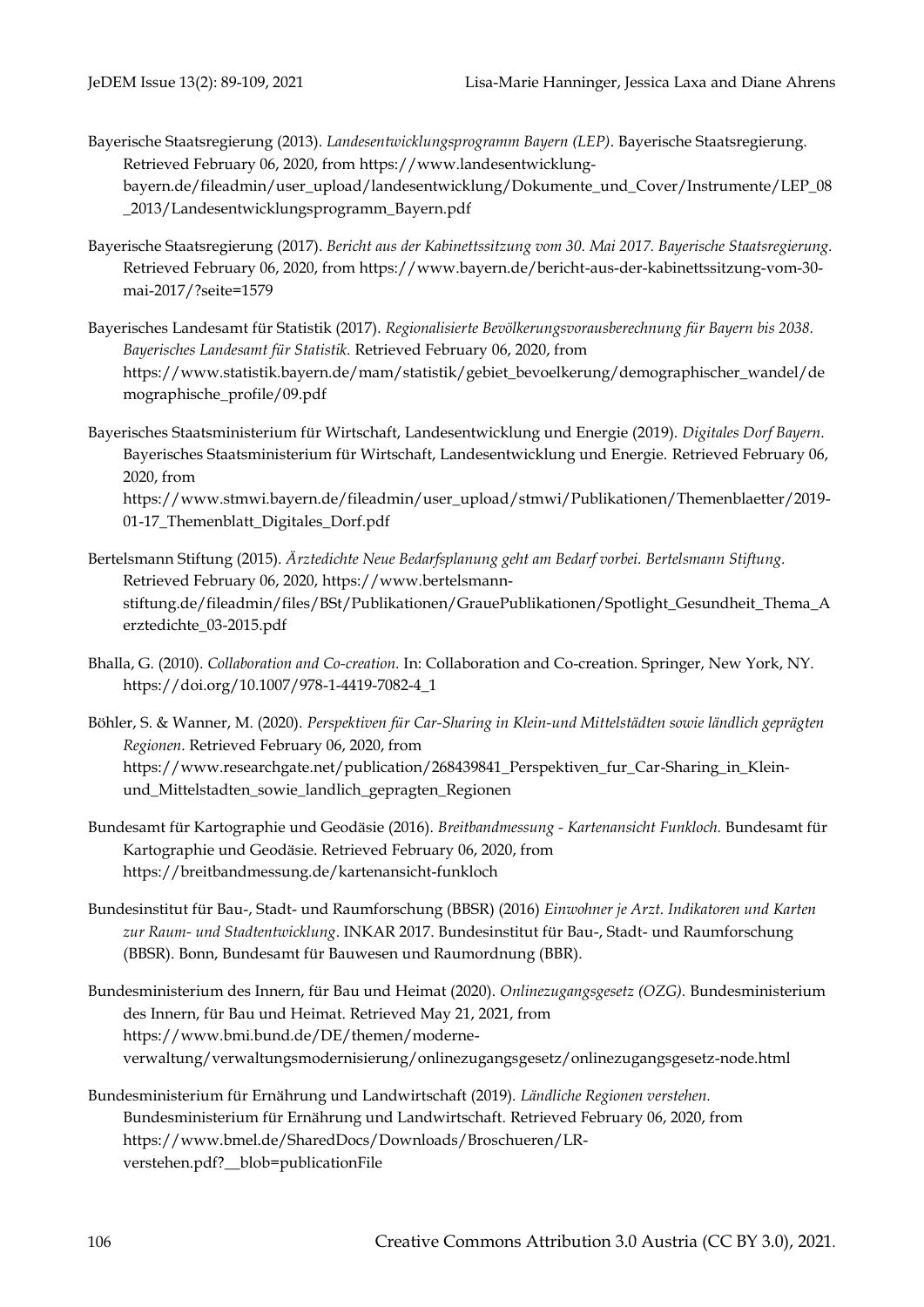- Bundesministerium für Verkehr und Digitale Infrastruktur (2019). *Von der digitalen in die Gigabitgesellschaft.*  Bundesministerium für Verkehr und Digitale Infrastruktur. Retrieved February 6, 2020, from https://www.bmvi.de/SharedDocs/DE/Dossier/Breitbandausbau/topthema01 bundesfoerderprogramm-zum-breitbandausbau.html
- Burstedde, A., & Werner, D. (2019). *Von Abwanderung betroffene Arbeitsmärkte stärken*. Institut der Deutschen Wirtschaft. Retrieved February 06, 2020, from [https://www.iwkoeln.de/fileadmin/user\\_upload/Studien/Report/PDF/2019/IW-](https://www.iwkoeln.de/fileadmin/user_upload/Studien/Report/PDF/2019/IW-Report_2019_Binnenwanderung.pdf)[Report\\_2019\\_Binnenwanderung.pdf](https://www.iwkoeln.de/fileadmin/user_upload/Studien/Report/PDF/2019/IW-Report_2019_Binnenwanderung.pdf)
- Currie, M., & Philip, L. (2019). *Rural Ageing*. In D. Gu & M. E. Dupre (Eds.), Encyclopedia of Gerontology and Population Aging (Vol. 39, pp. 1–9). Springer International Publishing. Retrieved February 06, 2020, from: [https://doi.org/10.1007/978-3-319-69892-2\\_630-1](https://doi.org/10.1007/978-3-319-69892-2_630-1)
- Deutscher Städtetag (2019). *Gemeinden nach Ländern und Gemeindegrößenklassen am 01.01.2019. Deutscher Städtetag. Retrieved February 06, 2020, from*  [http://www.staedtetag.de/imperia/md/content/dst/extranet/16\\_statistik/gemeinden\\_nach\\_laender](http://www.staedtetag.de/imperia/md/content/dst/extranet/16_statistik/gemeinden_nach_laendern_gemeindegroessenklassen_2019.pdf) [n\\_gemeindegroessenklassen\\_2019.pdf](http://www.staedtetag.de/imperia/md/content/dst/extranet/16_statistik/gemeinden_nach_laendern_gemeindegroessenklassen_2019.pdf)
- Dell Technologies (2016) *Embracing a Digital Future – Transforming to leap ahead*. Vanson Bourne & Dell Technolgies. Retrieved February 06, 2020, from https://www.delltechnologies.com/content/dam/delltechnologies/assets/promotions/resources/Di gital\_Future\_Executive\_Summary.pdf
- Deutscher Bundestag (2018). *Bildung in der digitalen Welt Strategie der Kultusministerkonferenz. Deutscher Bundestag Ausschuss f. Bildung, Forschung u. Technikfolgenabschätzung.* Retrieved February 06, 2020, from [https://www.bundestag.de/resource/blob/573130/dc077848746f559f19b7735856e158a0/Vorlage\\_ADr](https://www.bundestag.de/resource/blob/573130/dc077848746f559f19b7735856e158a0/Vorlage_ADrs-19-18-34-data.pdf) [s-19-18-34-data.pdf](https://www.bundestag.de/resource/blob/573130/dc077848746f559f19b7735856e158a0/Vorlage_ADrs-19-18-34-data.pdf)
- European Network for Rural Development (2018a). *Smart Villages Revitalising Rural Services.* European Union. Retrieved May 22, 2021, from https://enrd.ec.europa.eu/sites/default/files/enrd\_publications/publi-enrd-rr-26-2018-en.pdf
- European Network for Rural Development (2018b). *Digital Villages Germany: Working document.* European Union. Retrieved February 06, 2020, from https://enrd.ec.europa.eu/sites/enrd/files/tg\_smartvillages\_case-study\_de.pdf
- Gartner Inc. (2020a) *Digitalization*. Gartner Glossary. Retrieved February 06, 2020, from https://www.gartner.com/en/information-technology/glossary/digitalization
- Gartner Inc. (2020b) *Digitisation*. Gartner Glossary. Retrieved February 06, 2020, from https://www.gartner.com/en/information-technology/glossary/digitisation
- Gray, J., & Rumpe, B. (2015). *Models for digitalization*. Software & Systems Modeling, 14 (4), 1319–1320.
- Henger, R. & Oberst, C. (2019). *Alterung der Gesellschaft im Stadt-Land Vergleich*, IW-Kurzbericht NR. 16, Brunel. Retrieved February 06, 2020, from https://www.iwkoeln.de/studien/iwkurzberichte/beitrag/ralph-henger-christian-oberst-alterung-der-gesellschaft-im-stadt-land-vergleich-420704.html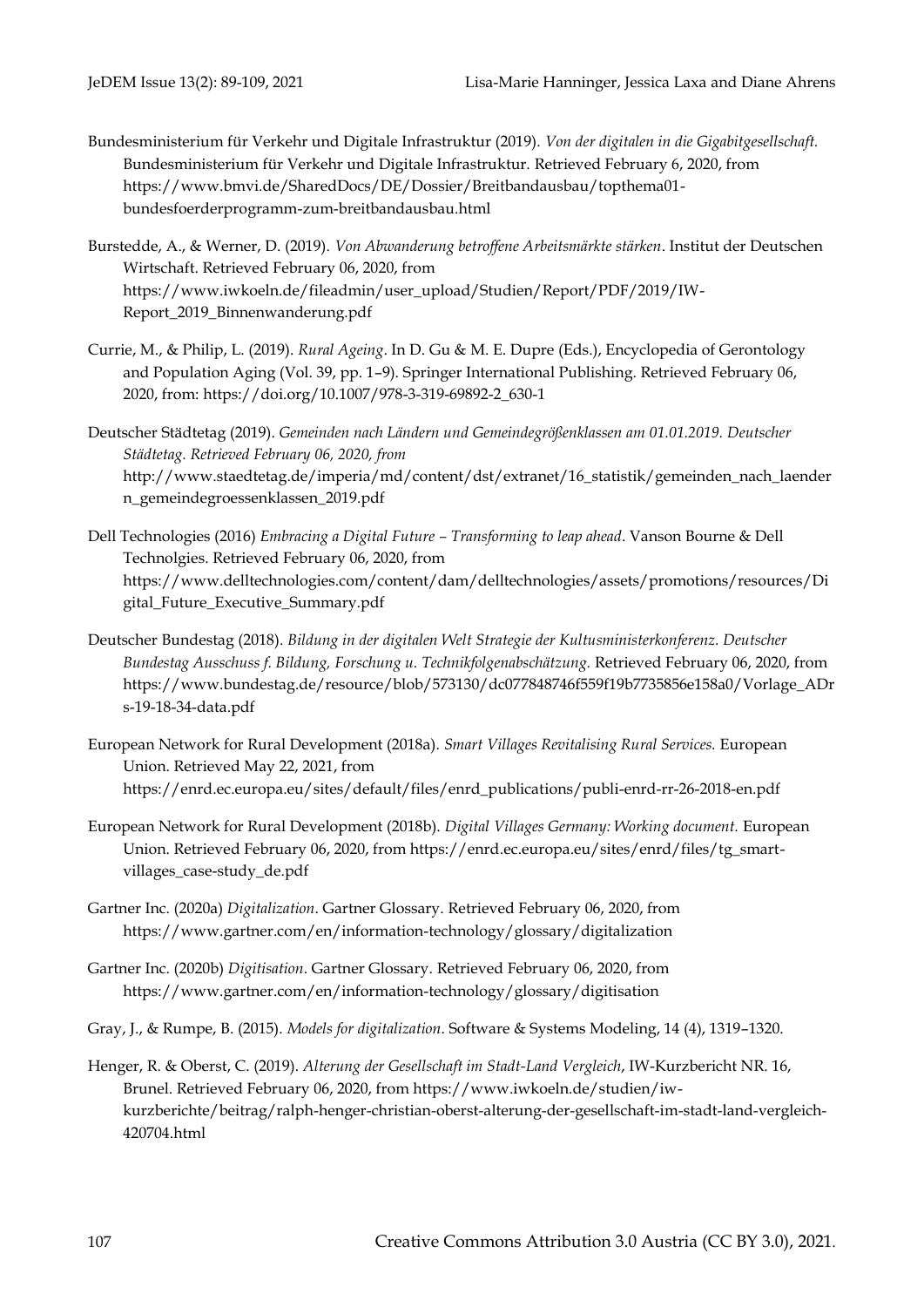- Indian National Congress (2017), *Digital India Fails to Make its Mark*. Indian National Congress, Retrieved February 06, 2020, from https://www.inc.in/en/in-focus/digital-india-fails-to-make-its-mark
- IHK Niederbayern. (2017). *Pendlerströme 2017: Mobilität in der Arbeitswelt*, IHK Niederbayern. Retrieved February 06, 2020, from https://www.ihk-niederbayern.de/share/flippingbook/3842646/flippingbook.pdf
- Initiative D21 e.V. (2019). *D21-Digital-Index 2018/2019: Jährliches Lagebild zur Digitalen Gesellschaft*. D21- Digital-Index. Initiative D21.
- Kollmann, T & Schmidt, H. (2016): *Deutschland 4.0. Wie die Digitale Transformation gelingt*. Wiesbaden: Springer Gabler. Retrieved February 06, 2020, from<http://dx.doi.org/10.1007/978-3-658-13145-6>
- McGlynn, D. (2018). *Digitale und soziale Innovation bei Dienstleistungen im ländlichen Raum*. European Network for Rural Development. Retrieved February 06, 2020, from https://enrd.ec.europa.eu/sites/enrd/files/enrd\_publications/publi-eafrd-brochure-07-de\_2018.pdf
- Maier, J. (2008). *Definitorische Abgrenzung peripherer ländlicher Räume und inhaltliche bzw. regionale Auswahl der Beiträge. In J. Maier (Hrsg.), Ziele und Strategien einer aktuellen Politik für periphere ländliche Räume in Bayern: Entwicklungsperspektiven ländlicher Räume*, Teil 1. Hannover: Verl. d. ARL.
- Magel, H. (2007), *Dorferneuerung 2020. Zukunftskonzeption und -strategien der Dorferneuerung in Bayern. Teil 1- Das Dorf im Wandel der Zeit*. Forschungsauftrag des Bereichs Zentrale Aufgaben der Verwaltung für Ländliche Entwicklung Bayern, München.
- Prognos AG & Behörden Spiegel (2019). *Digitalisierung der Verwaltung: Ein Hürdenlauf*. ProPress Verlagsgesellschaft mbH, Bonn. Retrieved February 06, 2020, from [https://www.digitaler](https://www.digitaler-staat.org/wp-content/uploads/2019/04/Trendreport_2019.pdf)[staat.org/wp-content/uploads/2019/04/Trendreport\\_2019.pdf](https://www.digitaler-staat.org/wp-content/uploads/2019/04/Trendreport_2019.pdf)
- Rüchardt, B. (2015). *Studie: Das digitale Rathaus*. vbw Vereinigung der Bayerischen Wirtschaft e. V.. Retrieved February 06, 2020, from [https://www.vbw-bayern.de/Redaktion/Frei-zugaengliche-](https://www.vbw-bayern.de/Redaktion/Frei-zugaengliche-Medien/Abteilungen-GS/Wirtschaftspolitik/2015/Downloads/151130_DigitalesRathaus-FINAL.pdf)[Medien/Abteilungen-GS/Wirtschaftspolitik/2015/Downloads/151130\\_DigitalesRathaus-FINAL.pdf](https://www.vbw-bayern.de/Redaktion/Frei-zugaengliche-Medien/Abteilungen-GS/Wirtschaftspolitik/2015/Downloads/151130_DigitalesRathaus-FINAL.pdf)
- Sailer, M. & Murböck, J & Fischer, F. (2017). *Digitale Bildung an bayerischen Schulen – Infrastruktur, Konzepte, Lehrerbildung und Unterricht*. vbw – Vereinigung der Bayerischen Wirtschaft e. V.. Retrieved February 06, 2020, from https://www.vbw-bayern.de/Redaktion/Frei-zugaengliche-Medien/Abteilungen-GS/Bildung/2017/Downloads/Bi-0146-001\_vbw\_Studie\_Digitale-Bildung-an-bayerischen-Schulen.pdf
- Statistisches Bundesamt (2021). *Alle politisch selbständigen Gemeinden mit ausgewählten Merkmalen am 31.03.2021 (1. Quartal).* Statistisches Bundesamt (Destatis). Retrieved May 22, 2021, from https://www.destatis.de/DE/Themen/Laender-Regionen/Regionales/Gemeindeverzeichnis/Administrativ/Archiv/GVAuszugQ/AuszugGV1QAktu ell.html
- Steele, C. (2019). *What is the Digital Divide?*. Digital Divide Council. Retrieved February 06, 2020, from http://www.digitaldividecouncil.com/what-is-the-digital-divide/
- Stentzel, U., Piegsa, J., Fredrich, D., Hoffmann, W., & van den Berg, N. (2016). *Accessibility of general practitioners and selected specialist physicians by car and by public transport in a rural region of Germany*. BMC Health Services Research, 16 (1), 587.